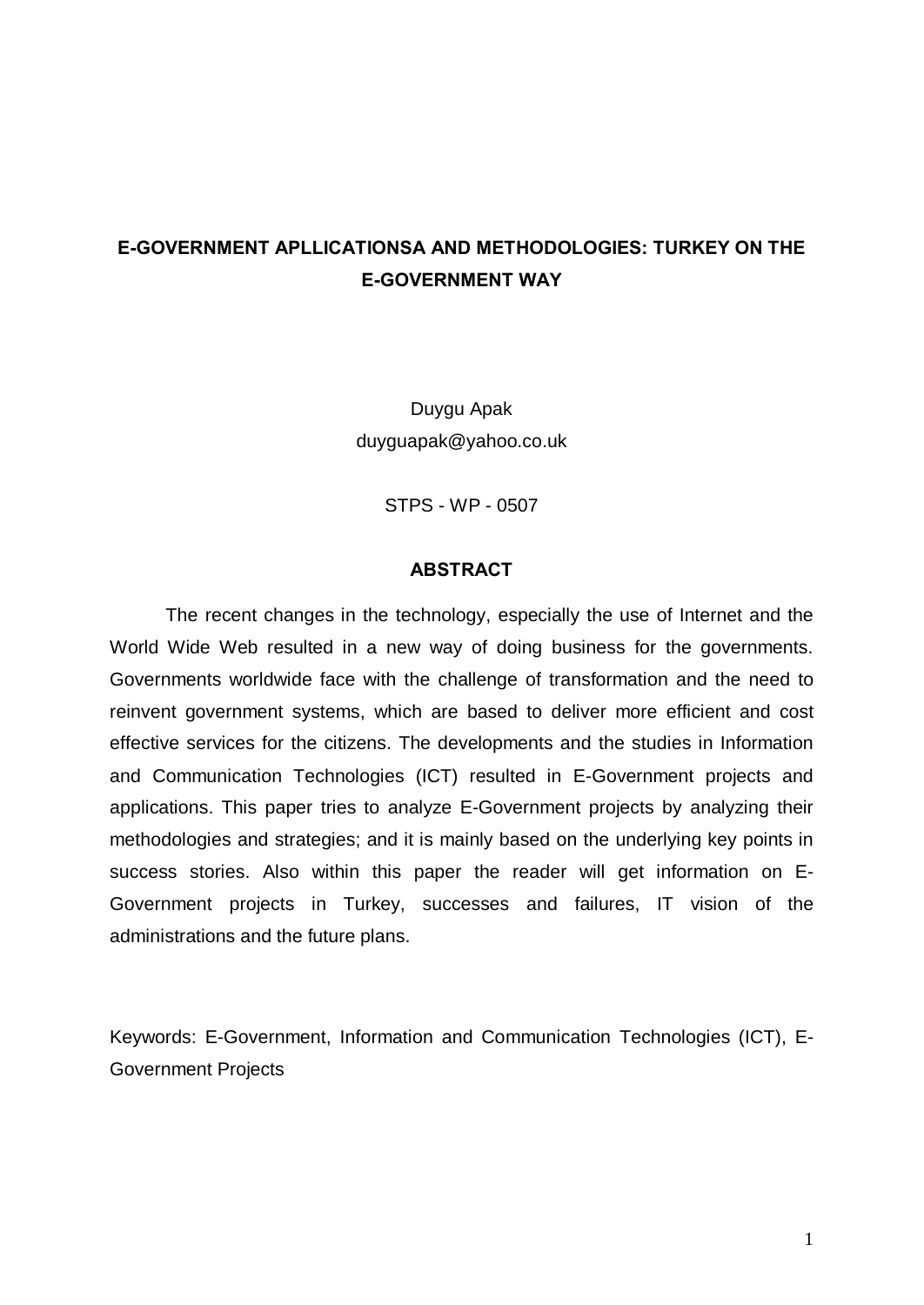#### INTRODUCTION

Over the past decades information technology has slowly but consistently permeated government organizations and institutions in all levels. This is mainly the result of converting information from analog to digital forms. The digital revolution has allowed government organizations and agencies to more efficiently and effectively analyze, store and retrieve information. This process is also affected by changes in telecommunications technology and the convergence of computer and communication technologies. The recent manifestation for technological change is the advent of the Internet or world wide web. (Bretschneider; Information Technology, E-Government and Institutional Change; Public Administration Review; 2003)

Governments worldwide are faced with the challenge of transformation and the need to reinvent government systems. The aim for this type of transformation is to deliver more efficient and cost effective services, and to gain information and knowledge through information and communication technologies. The developments in Information and Communication technologies catalyzed and led to E-Government. E-government uses the Internet to deliver services, collect data and enhance democratic processes in government activities. (Fang; E-Government in Digital Era: Concept, Practice, and Development; International Journal of the Computer, The Internet and Management; 2002)

#### WHAT IS E-GOVERNMENT

E-Government is one of the most interesting concepts introduced in the field of public administration in the late 1990s. The idea of e-government is also followed by private sector adoption of so-called e-commerce and e-business.

What is E-Government is the main question that we need to answer. There are many different definitions and theories explaining the W-Government idea. In the paper of Zhiyuan Fang, E-Government in Digital Era: Concept Practice and Development, E-Government is defined as a way for governments to use the most innovative information and communication technologies, particularly web based Internet applications, to provide citizens and businesses with more convenient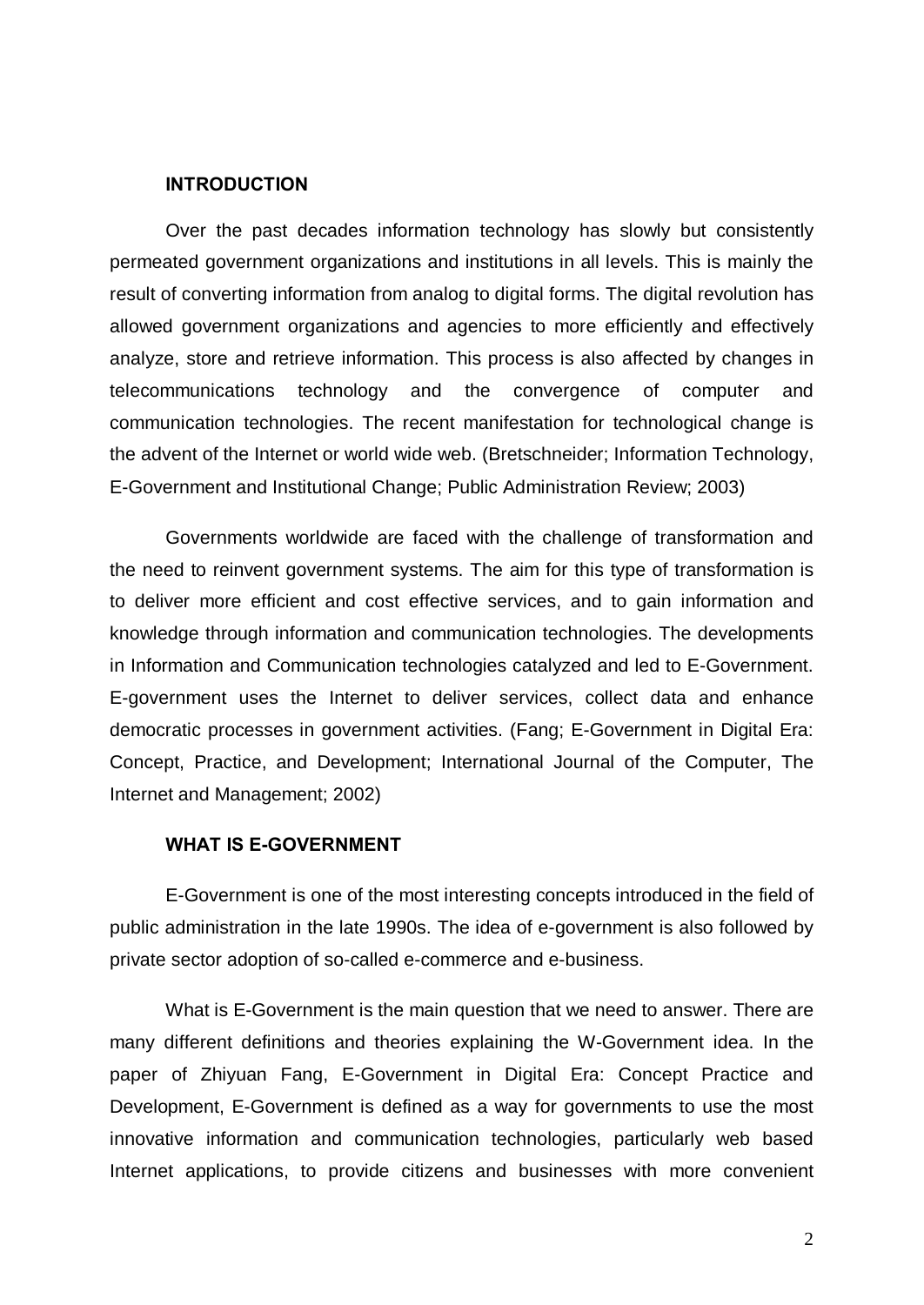access to government information and services, to improve the quality of services and to provide greater opportunities to participate in democratic institutions and processes. The governments in the 21<sup>st</sup> century aim to provide higher qualified and cost effective services, and better relationships between citizens and government.

Basically E-Government can be explained as the government activities, obligations and duties to its citizens and citizen's duties and services to the governments over electronic communications and operations. E-government is narrowly defined as the production and delivery of government services through IT applications. The basic components of the government are the its citizens and organizations. And in E-Government the basic components are e-citizens, ecompanies and e-organizations. (Fang; E-Government in Digital Era: Concept, Practice, and Development; International Journal of the Computer, The Internet and Management; 2002)

In Fangís paper e-government studies are mainly divided into eight different types, or models; Government-to Citizen (G2C), Citizen-to-Government (C2G), Government-to-Business (G2B), Business-to-Government (B2G), Government-to- Government (G2G), Government-to-Nonprofit (G2N), Nonprofit-to-Government (N2G), Government-to-Employee (G2E). In the following paragraphs these models will be mentioned in general. Mainly the waves of e-government are rising through public organizations and public administration across the world. More and more governments are using information and communication technology especially Internet or web based network, to provide the above eight type of services between government agencies, citizens, businesses, employees, and other nongovernmental agencies.

Moreover the narrowest definition of e-government may show e-government as the government activities over electronic communications, whereas a broader definition by Gartner (2000) explains e-government as being the continuous optimization of services delivery, constituency participation and governance by transforming internal and external relationships through technology, the Internet and the new media.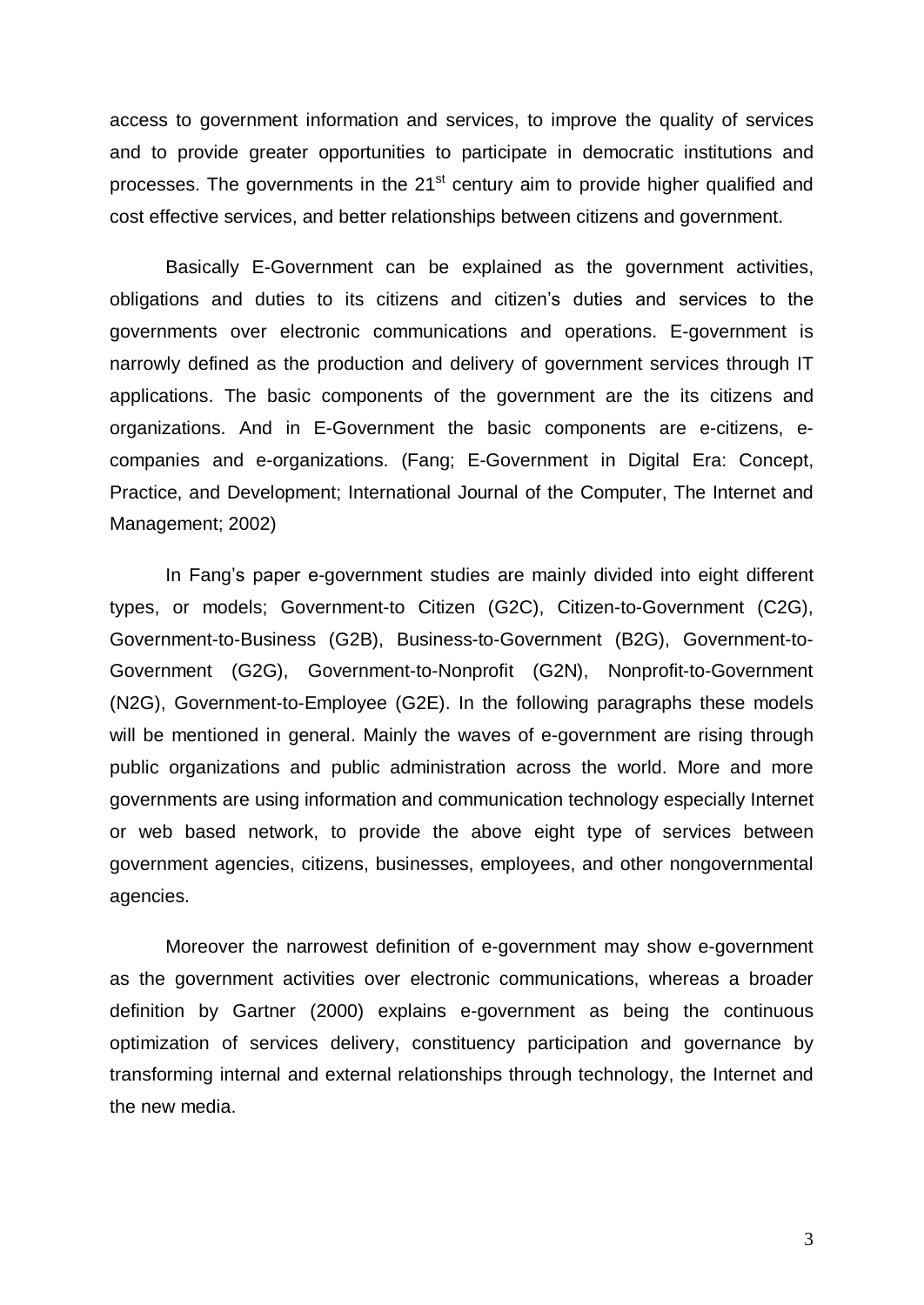According to these definitions the functions of e-government is outlined by Theresa A.Pardo as:

Citizen access to government information: Providing access to government information is the most common digital government initiative.

Facilitating general compliance: E-government can also mean providing electronic access to services that facilitate compliance with a set of rules or regulations.

Citizen access to personal benefits: Electronic benefits transfer and online application for public assistance and worker's compensation are examples of services that provide the citizen with electronic access to personal benefits.

Procurement including bidding, purchasing, and payment: Procurement applications allow government agencies to reap the benefits being realized in the private sector through electronic commerce applications. Electronic vendor cataloging, bid submissions and tabulations, electronic purchasing, and payment are government-to-government and government-to-business transactions that serve both the needs of government agencies as well as their private trading partners.

Government-to-Government information and service integration: Integrating service delivery programs across government agencies and between levels of government requires electronic information sharing and integration.

Citizen participation: Online democracy includes access to elected officials, discussion forums, "town meetings", voter registration and ultimately online voting.

Moon (2002) largely defines e-government having four different aspects. 1. The establishment of a secure government intranet and central database for more efficient and cooperative interaction among governmental agencies, 2. Web-based service delivery, 3. The application of e-commerce for more efficient government transaction activities, 4. Digital democracy for more transparent accountability of government. According to Moon various technologies have been applied to support these unique characteristics, including electronic data interchange, interactive voice response, voice mail and e-mail.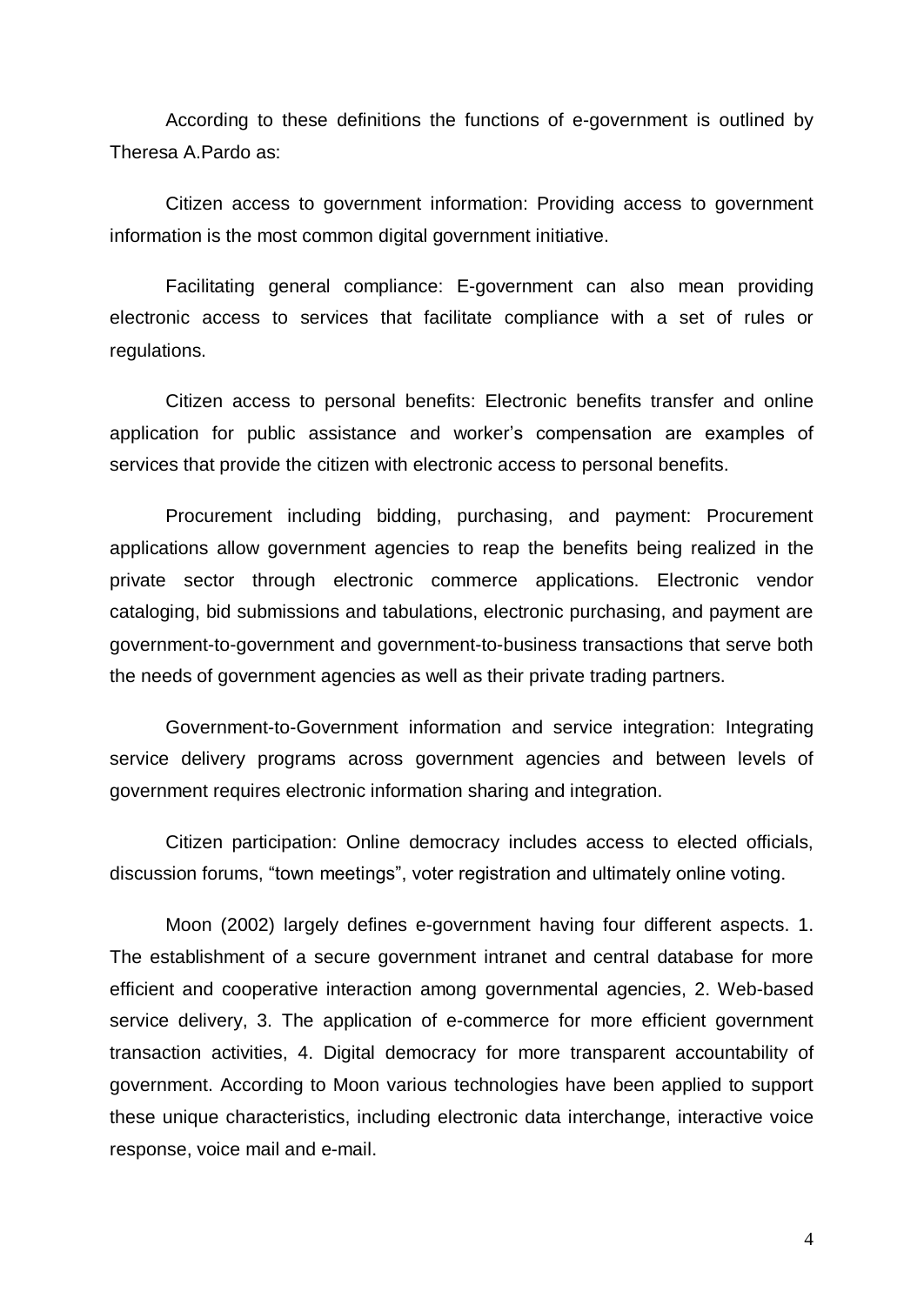# DIFFERENCES BETWEEN TRADITIONAL AND E-GOVERNMENT **PROCESSES**

Governments around the world are implementing a variety of E-Government initiatives to improve the efficiency and effectiveness of internal operations, communication with the public and engagement in transactional processes with individual and organizational constituents. In contrast to traditional government processes, e-government is notably characterized by the extensive use of communication technology, the impersonal nature of the online environment, the ease by which information can be collected, processed and used by multiple parties, the implicit uncertainty of using an open technological infrastructure and transactions and the newness of the communication medium. The citizens will interact with a government web site. Personal information can easily be collected, manipulated and used by multiple parties of the government. The spatial and temporal separation between the citizens and the government increases with e-government applications. The e-government projects and the adoption of the citizens to the new structure is a difficult process. The declining citizen control and the increasing uncertainty imposes a barrier to e-government adoption.

### E-GOVERNMENT TYPES AND CHARACTERISTICS

In this part these eight models of e-government applications will be explained in general. The first type Government-to-Citizen (G2C) provides the momentum to put public services online, in particular through the electronic service delivery for offering information and communications. In Citizen-to-Government (C2G) again the applications will provide the momentum to put public services online but this time through electronic service delivery for exchange of information and communication. The Government-to-Business (G2B) model drives e-transaction initiatives such as e procurement and the development of electronic marketplace for government purchases, and carry put government procurement for exchange of information and commodities. The fourth type called Business-to-Government (B2G) is basically the same as the above model, again the e-transaction activities are developed in electronic marketplace but for this time the sale of goods and services of the businesses are observed. The Government-to-Employee (G2E) model embarks on initiatives that will facilitate the management of civil service and internal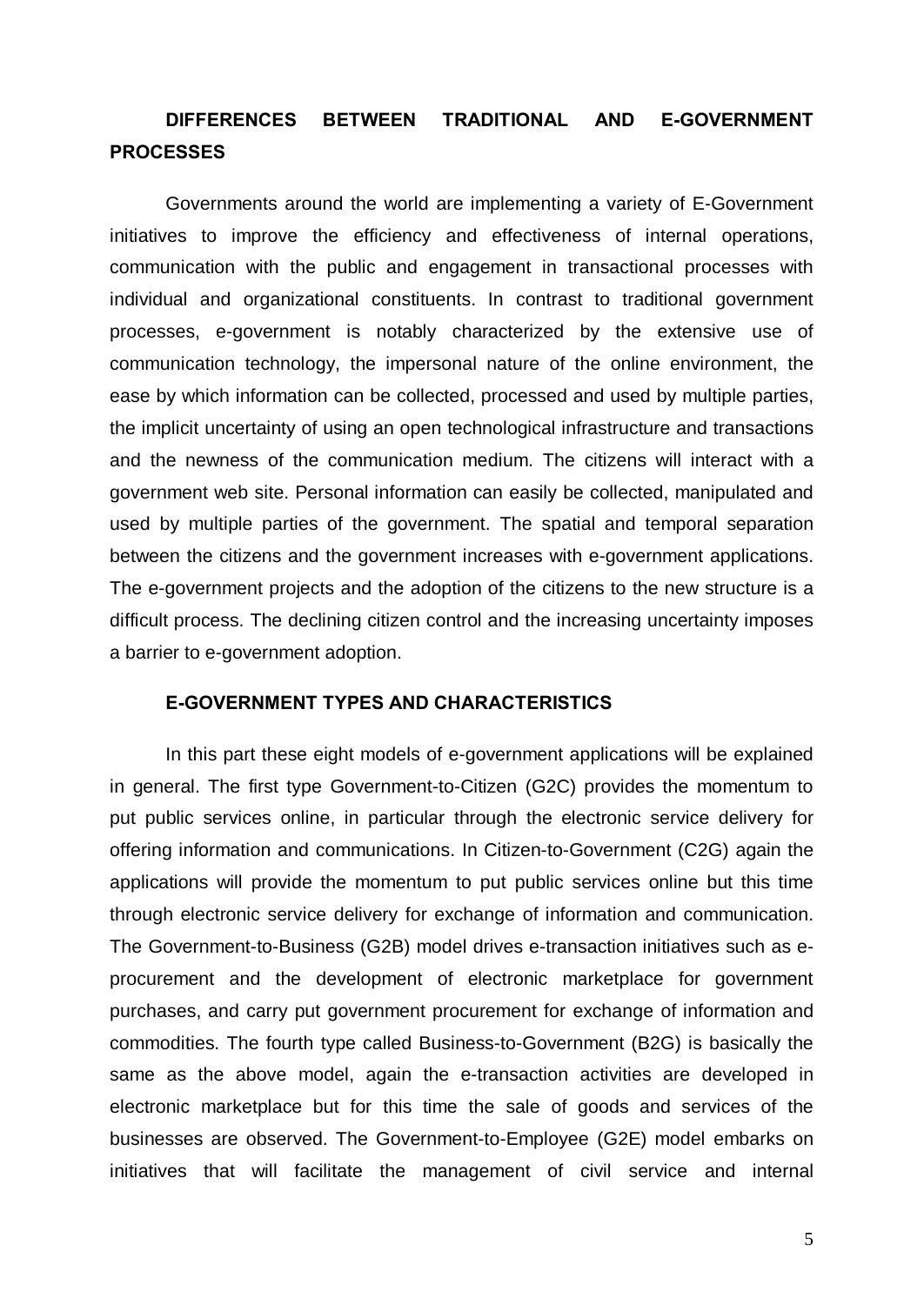communication with governmental employees in order to make e-career applications. The sixth model called as Government-to-Government (G2G) provides the cooperation and communication of government departments online. There will be a mega database of government, which has a high impact on efficiency. In Government-to-Nonprofit (G2N) model governments provide information and communication to nonprofit organizations, political parties and social organizations. And in Nonprofit-to-Government (N2G) model again the exchange of information and communication between the government and nonprofit organizations, political parties and social organizations can be observed. The table below shows these eight types and characteristics more clearly. (Fang; E-Government in Digital Era: Concept, Practice, and Development; International Journal of the Computer, The Internet and Management; 2002)

| <b>Items</b>     | Information                | <b>Communication Online</b> | Transaction                |
|------------------|----------------------------|-----------------------------|----------------------------|
| G <sub>2</sub> C | Information requests of    | Information requests        | Online delivery of service |
| and              | a firm or the citizen      | and discussion              | and posting of results;    |
| C <sub>2</sub> G | regarding taxes,           | regarding                   | electronic voting,         |
|                  | business licenses,         | administrative              | providing                  |
|                  | registers, laws, political | processes and               | solution online, and       |
|                  | programs,                  | products;                   | participation online, etc. |
|                  | administrative             | communication with          |                            |
|                  | responsibilities, etc.     | politicians, authorities    |                            |
| G <sub>2</sub> B | Information requests of    | Information requests        | Online delivery of service |
| and              | a firm or the citizen      | and discussion              | and posting of results;    |
| B <sub>2</sub> G | regarding taxes,           | regarding                   | electronic transactions of |
|                  | business licenses,         | administrative              | accounting, e-auditing, e- |
|                  | registers, laws,           | processes for business      | procurement, e-            |
|                  | business programs,         | and products;               | shopping, etc.             |
|                  | business policy,           | communication with          |                            |
|                  | administrative             | politicians, authorities,   |                            |
|                  | responsibilities, etc.     | etc.                        |                            |
| G <sub>2</sub> G | Exchange of                | Information is              | Interorganisational work-  |
|                  | information among          | exchanged                   | flow and exchange of       |
|                  | different authorities      | among different             | data,                      |
|                  | and different              | authorities and             | exchanging policy and      |
|                  | hierarchical               | different hierarchical      | solution online,           |
|                  | levels, regarding          | levels; discussion fora;    | information and            |
|                  | administrative acts and    | communication in            | knowledge management,      |
|                  | laws, policy making,       | negotiation and             | etc.                       |
|                  | data, projects or          | decision making; inter-     |                            |
|                  | programs, background       | action regarding            |                            |
|                  | information to             | administrative acts and     |                            |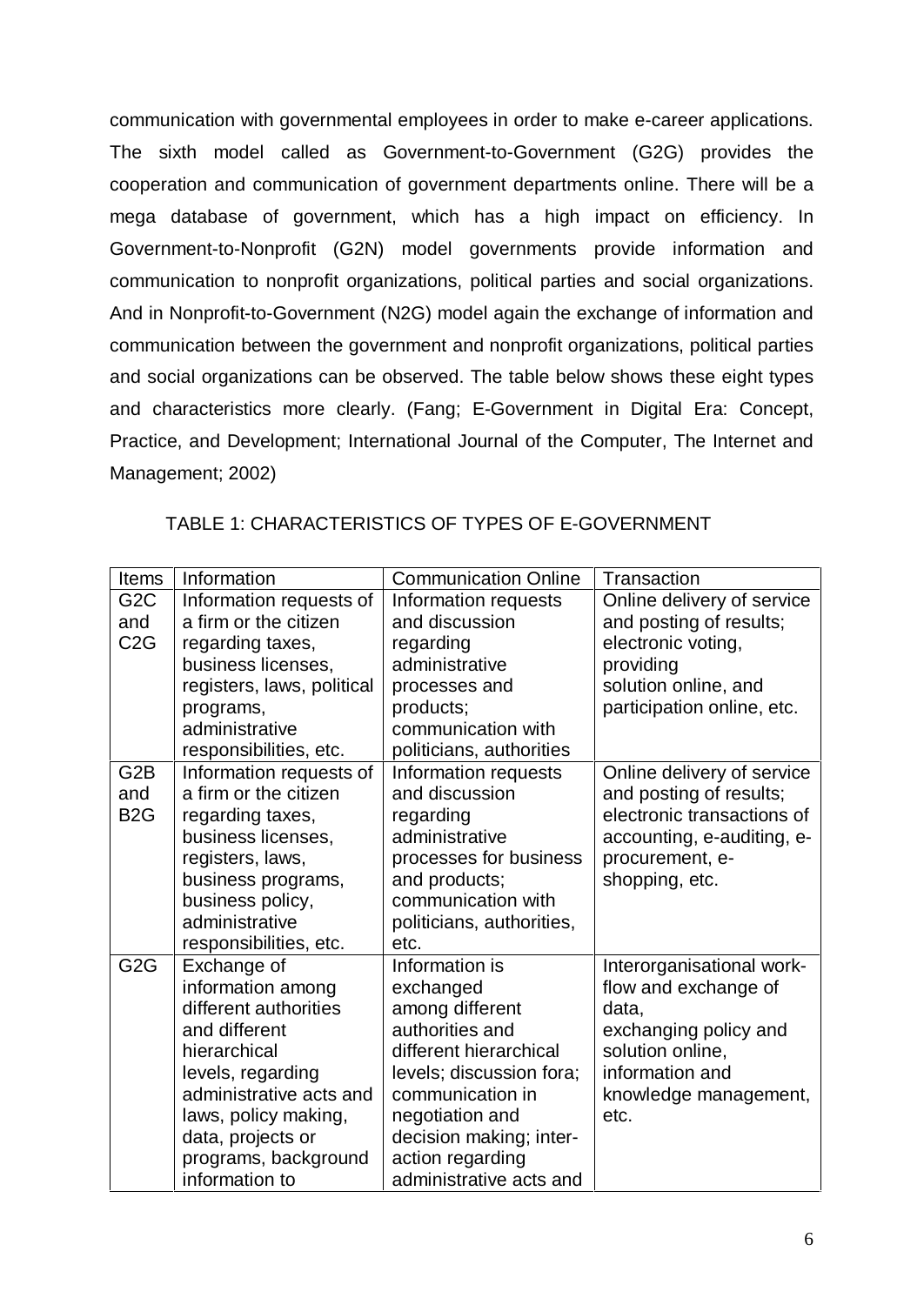|                                             | decisions, etc.                                                                                                                                                                            | laws, projects or                                                                                                                                                                                                |                                                                                                                                                                 |
|---------------------------------------------|--------------------------------------------------------------------------------------------------------------------------------------------------------------------------------------------|------------------------------------------------------------------------------------------------------------------------------------------------------------------------------------------------------------------|-----------------------------------------------------------------------------------------------------------------------------------------------------------------|
|                                             |                                                                                                                                                                                            | programs, etc.                                                                                                                                                                                                   |                                                                                                                                                                 |
| N <sub>2</sub> G<br>and<br>G <sub>2</sub> N | Exchange of<br>information regarding<br>administrative acts,<br>administrative policy,<br>data, registers, laws,<br>political programs,<br>background<br>information to<br>decisions etc.  | Information is<br>exchanged among<br>different organizations<br>and agencies;<br>discussion fora;<br>communication in<br>negotiation and<br>decision making;<br>interaction regarding<br>administrative acts     | Intraorganisational work-<br>flow, and exchange of<br>policy<br>and solution, data,<br>information and<br>knowledge management,<br>etc.                         |
| G <sub>2</sub> E                            | Exchange of<br>information regarding<br>works and<br>performance,<br>personnel policy, data,<br>and notice for career<br>management and<br>development of<br>government<br>employees, etc. | Information is<br>exchanged among<br>different department or<br>persons; discussion for<br>a; communication in<br>negotiation and<br>decision making;<br>interaction regarding<br>works and<br>performance, etc. | Interpersonal workflow,<br>and exchange of<br>personnel<br>policy and solution, data,<br>information and<br>knowledge management,<br>participation online, etc. |

(Fang; E-Government in Digital Era: Concept, Practice, and Development; International Journal of the Computer, The Internet and Management; 2002)

### E-GOVERNMENT AND E-COMMERCE

In e-commerce it is allowed for businesses to transact with each other more effective (B2B), and also it brings customers closer to businesses (B2C). In e government applications the interactions between government and citizens, government and business enterprises, and interagency relationships will be more effective, friendly, convenient, transparent and inexpensive.

From technological point of view e-government and e-commerce all represent the introduction of technological innovations. As I have mentioned above e government includes transactions between government, business, employee, and different units of government. In other sense it can be believed that e-business and e-commerce are subsets of e-government. On the basis of above sentences the benefits of e-government will continue to depend on the realization of technical advances in e-business, not only by selling and buying but also services for customers and collaborating with business partners and conducting electronic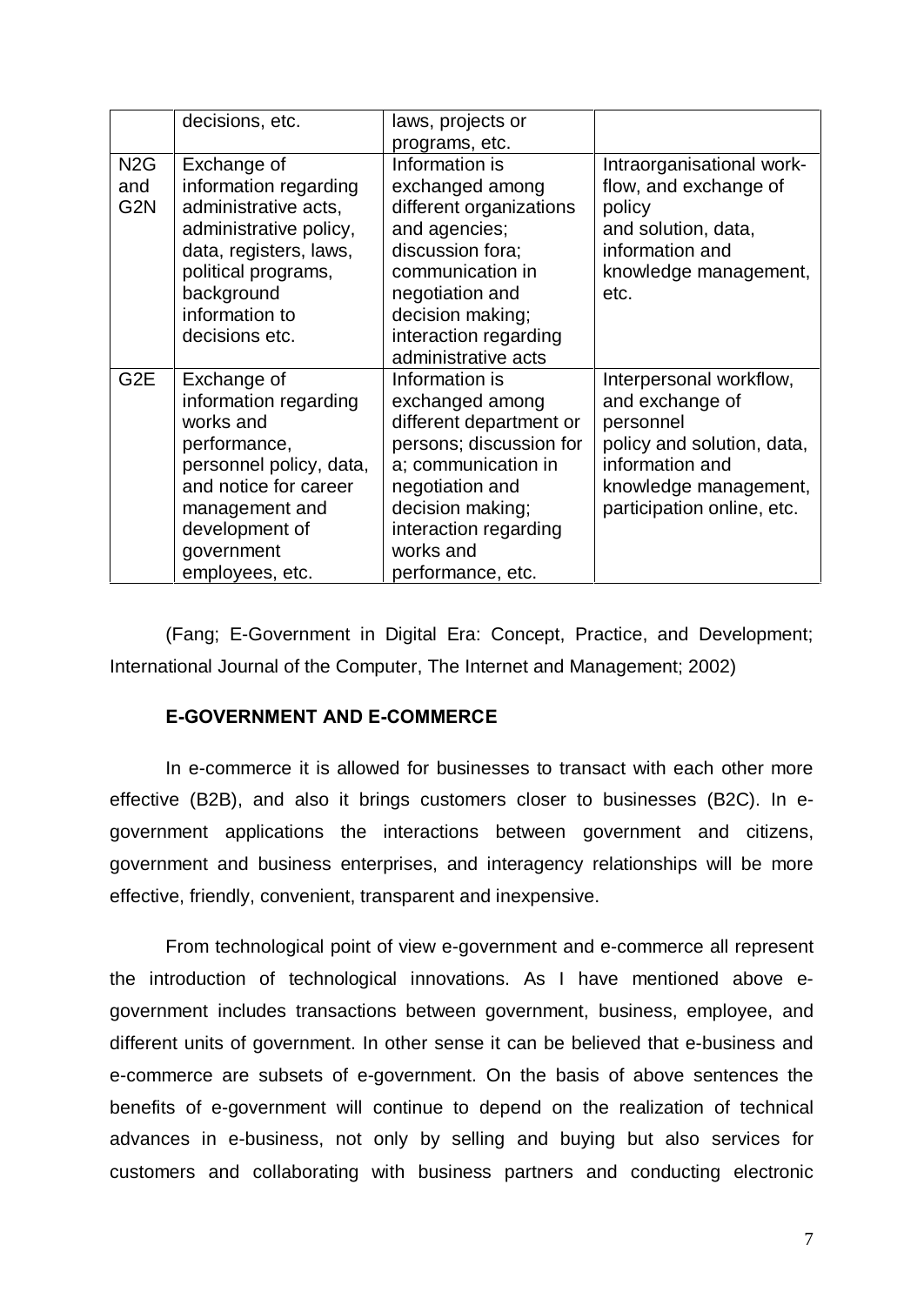transactions within an organization entity. (Fang; E-Government in Digital Era: Concept, Practice, and Development; International Journal of the Computer, The Internet and Management; 2002)

#### E-GOVERNMENT AND E-GOVERNANCE

Here I believe it is also essential to mention the idea of e-governance. Actually e-governance is beyond the scope of e-government. As mentioned above egovernment is defined as the delivery of government services and information to the public using electronic means, on the other hand e-governance allows the citizen direct participation of constituents in political activities, it also includes e-democracy, e-voting, and participating political activity online. Since they have different definitions and include different relationships, these two concepts are also highly related to each other. The technologies used can serve a variety of different ends, such as better delivery of government services to citizens, improved interactions with business and industry, citizen empowerment through access to information or more efficient government management. The transparency in government applications will increase, greater convenience may result and there will be higher revenues for the governments and reduction in costs. (Fang; E-Government in Digital Era: Concept, Practice, and Development; International Journal of the Computer, The Internet and Management; 2002)

#### WHY E-GOVERNMENT?

According to Fang(2002) In 21<sup>st</sup> century globalization is results in a new world, which has less economic barriers between the countries and higher rate of information and communication technologies. Technology the main and most critical issue in todayís economy. Our country is also trying to cover the technological differences with the other countries. The developments and the progresses that are taking place in our country is basically aims to improve the performance and productivity in the trade of information, service and goods between the government, the citizens and the private sector institutions.

Mainly with the e-government applications a more transparent, fast and effective government, the participation of any citizen in the administration, developing and easier way of life and better processes for the people, a more effective and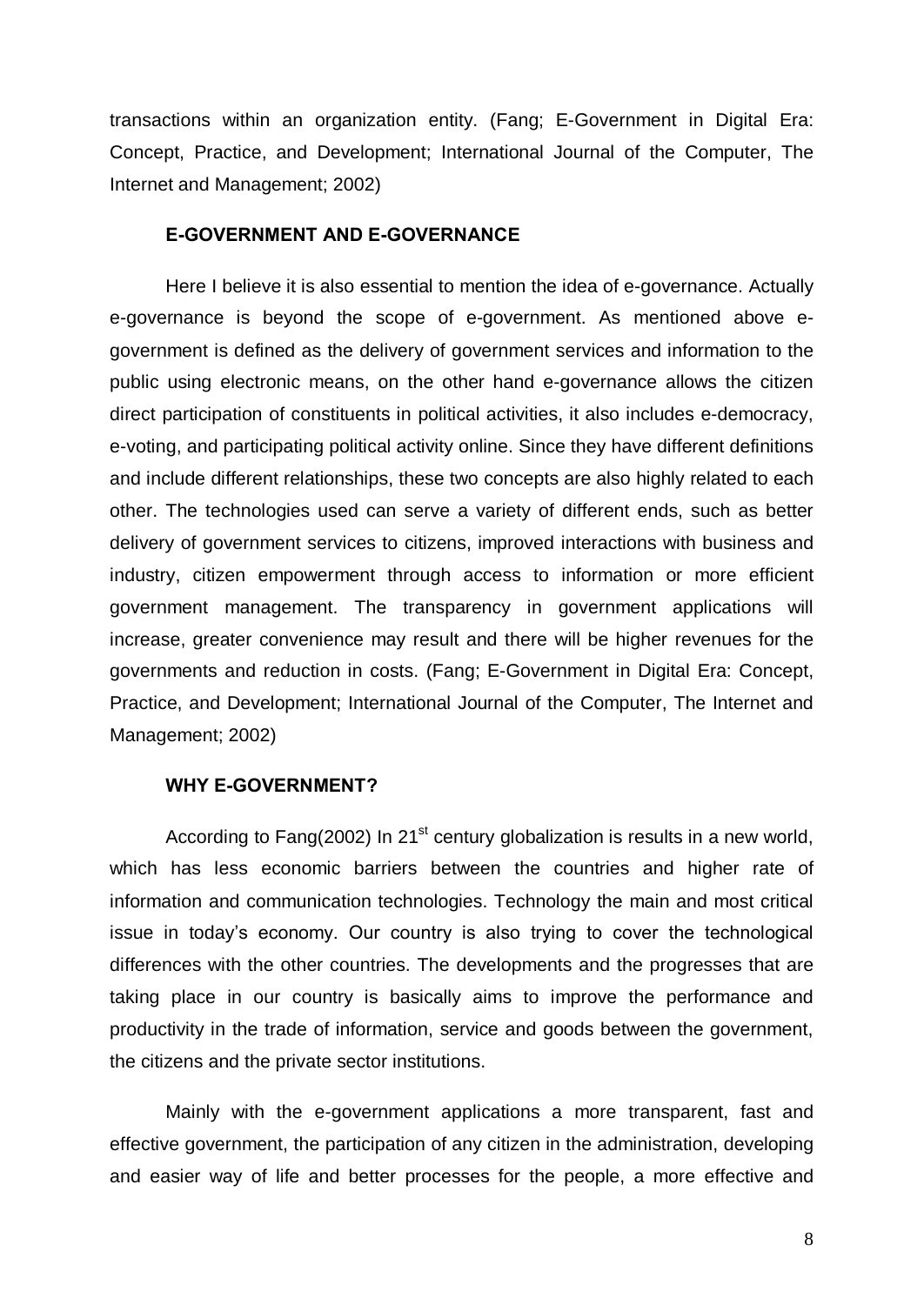profitable time management, less cost and more profit, the increase of pleasure, better life quality, individual participation in the administration, decreasing the human error factor in the processes, development in the relationship between the government and the individuals...etc. is aimed.

#### DEVELOPMENT OF E-GOVERNMENT

The e-government revolution offers the potential to reshape the public sector and remake the relationship between citizens and government. In the UN/ASPA global survey made in the year 2000, five categories of measuring a global survey, five categories of measuring a countryís e-government progress have been identified. According to this survey a countryís e-government progress should be identified as follows:

Emerging Web Presence: A country may have a single or a few official national government web sites that offer static information to the user and serve as public affair tools.

Enhanced Web Presence: The number of government webpages increases as information becomes more dynamic with users having more options for accessing information.

Interactive Web Presence: A more formal exchange between user and a government service provider takes place, i.e. forms can be downloaded, applications submitted online.

Transactional Web Presence: Users easily access services prioritized by their needs: conduct formal transactions online, like paying taxes, registration fees.

Fully Integrated Web Presence: The complete integration of all online government services through a one-stop-shop portal.

(Fang; E-Government in Digital Era: Concept, Practice, and Development; International Journal of the Computer, The Internet and Management; 2002)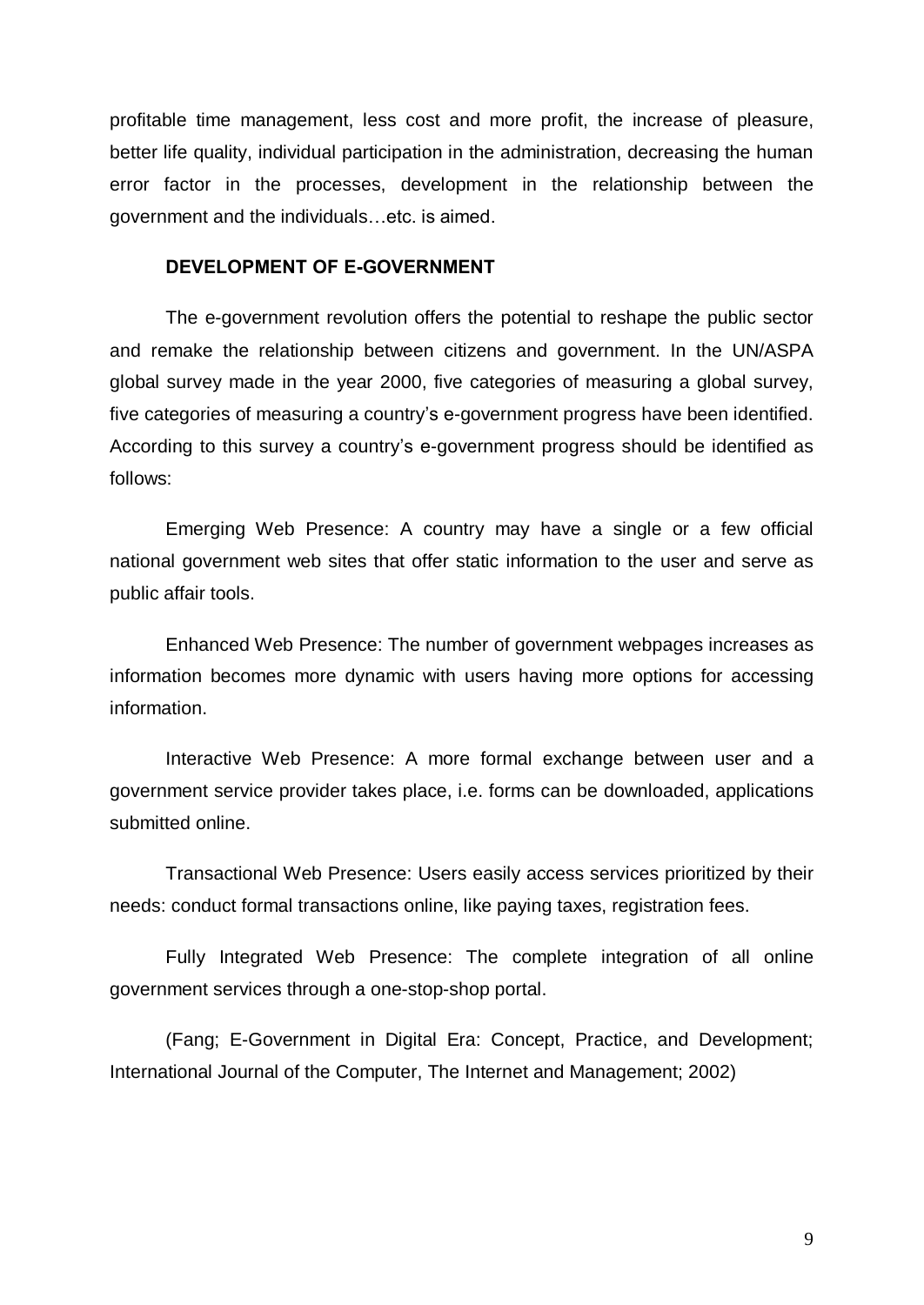#### THE NECESSARY ISSUES IN AN E-GOVERNMENT PROJECT

The main element, the basic issue that is necessary for an e-government project is the information security. The information that is flowing in the process is critical and any loss in it cannot be accepted. So the information security can be believed as the issue that have the highest priority in such a progress. A clear and common application in information security on e-government applications is the electronic and digital signature.

The electronic signature can be said as one of the most important components of the e-government formation. Mainly it is used for electronic procurement operations, documentation, approval mechanisms etc. The security, privacy and integrity of the messages can be obtained in such an infrastructure.

It cannot be claimed that there is another issue that is more important than the security in e-government applications. The security policies and methodologies are the basic issues. A successful security policy should protect the secrecy of the information flow, all of the processes have to keep in secret and not to leak out. Also the users of the system should only give the information that is necessary to use the system and no other detailed private information should be demanded by the system. And at last the successful policy should be aware of the attacks that the system may face and it should take precautions for such attacks before they take place.

The security policies and precautions directly affect the cost of the system. So a better way is to analyze each and every step and transaction in the e-government project and take the precautions amongst them. I mean for less important transactions maybe lower level of security is enough so by this way it may be possible to reduce the amount of costs.

Basically there are three types of security precautions in an e-government project. The first one is the physical security, I mean to protect the place, where the data is saved, physically. Database servers, other hardware components, power sources etc. should not fail to work physically. The second one is the network security. By network security the entrance that is not permissed or that is not wanted have to be prevented. The entrance and exit from the system by each and every user should be kept in records and controlled. More than that the data security is also important. The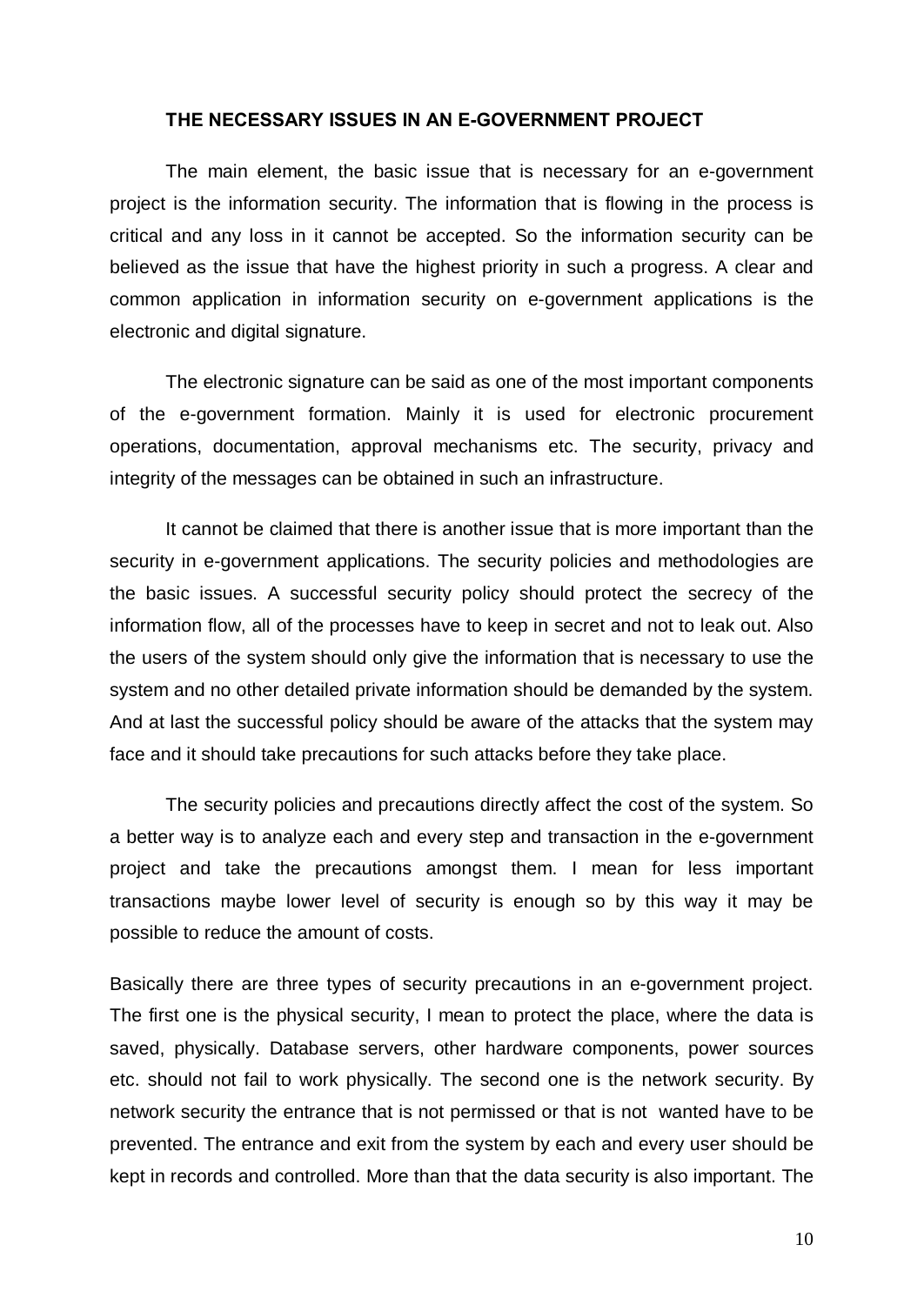data should be kept in safe while it is saved in the database and in processes of the transmission. With the Internet and Intranet technologies data is open to the usage of many people. So in such a case it is costly and hard to protect it, and at this point the importance of security appears. But on the other hand with the help of 21<sup>st</sup> century technologies it is not impossible to build up such a security system and policy. (Warkentin, Gefen, Pavlou and Rose; Encouraging Citizen Adoption of E- Government by Trust; Electronic Markets; 2002)

The foreseen technologies and methodologies of this century can be used in almost all e-government applications. So the infrastructures of the applications and the resulting products and services should also be controlled and managed legally. The laws, rules and regulations also need to be reanalyzed and replanned. The legal changes and needs I mean the legal arrangements should be observed and defined.

#### THE COMMUNICATION INFRASTRUCTURE

In the e-government projects not only the effective and productive usage of the software and the hardware but also the production and the share of the information is also important and necessary factors. The institutional Internets, which we call as Intranet, is the main step in e-government formation. The institutions that have completed their own information production and share will prefer to use government portals. Inside these wide government portals there are also institutional smaller portals and portlets, which will show us the classical hierarchy of the government. Aiming these portals and structures becoming more widespread among the citizens the governments try to speed up and accelerate communication speed and hey also try to offer cheaper way for such information flow. Otherwise noone would prefer to use such a system.

### THE PRIOR STEPS FOR E-GOVERNMENT PROJECTS

As I have mentioned before the legal and technological infrastructures are essential for successful e-government projects.

More than these the human factor is necessary fur successful results. The importance of education appears at this point. With the help of educational and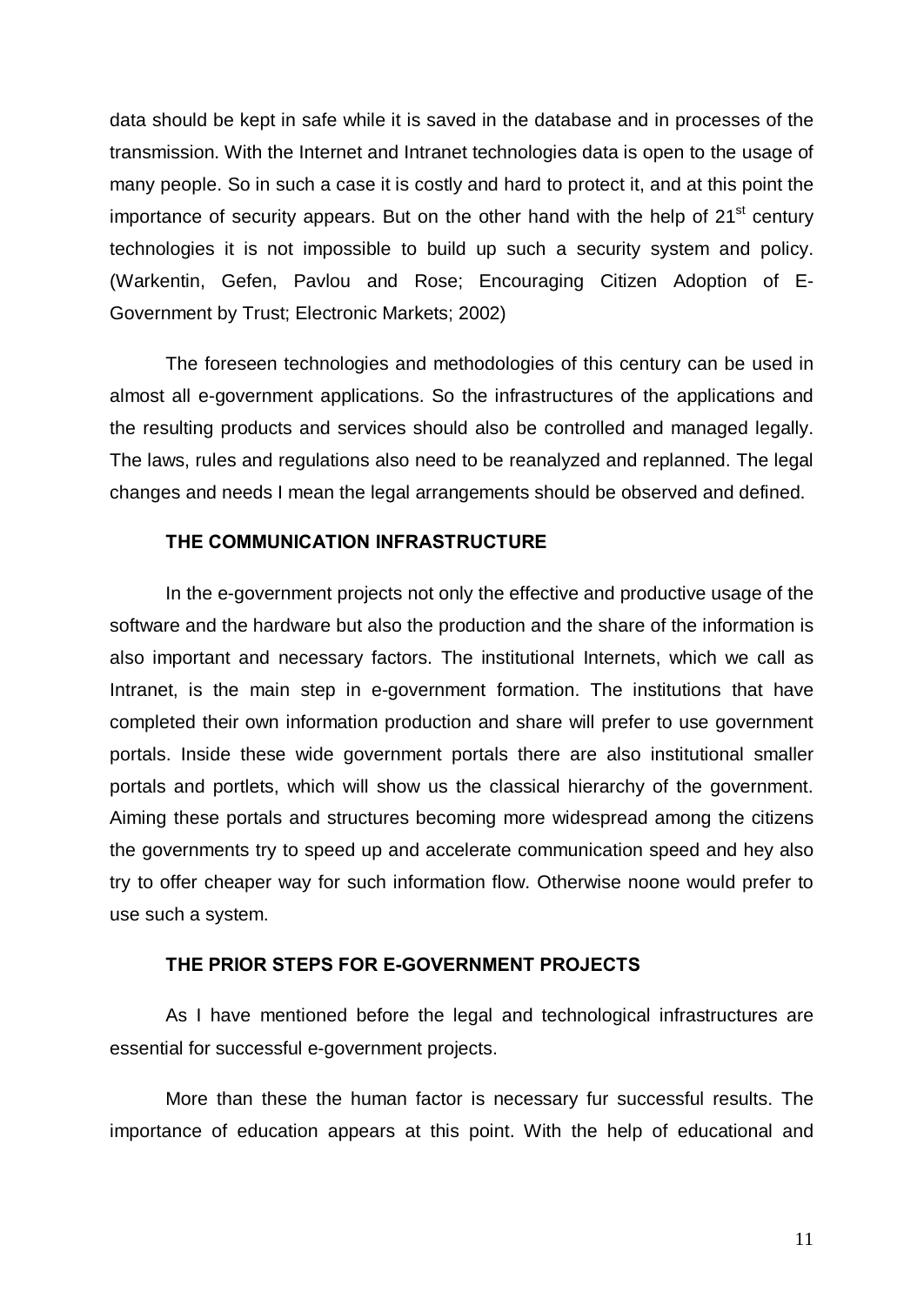informational programs the adaptation of the society to the new structure and process would be easier and faster.

The e-government projects are high-costly projects. So financial sources should be used productively and efficiently. The investment rates would be high and they should be planned and organized carefully. Besides the classical budget works the new system needs new budget calculations. E-government investments interests different units of the governmental bodies, not only the IT departments.

The word "service" may be thought as one of the key words of the egovernment projects. Since these projects are based on better, faster and cheaper services for the citizens then the shape the structure of the services should be defined carefully. The users need to receive better and high-qualified services from the government. The technologies should be chosen carefully for more efficient results. The service mechanism needs to develop new principles for the system mechanisms to work together in harmony. The principles to reach, save and share the information is determined by service mechanism.

Moreover as I have mentioned in the previous pages many times the security and the secrecy of the information flow is a must in e-government projects. The information flow would be high and it should be kept in safe both by the users and the government. The secrecy principles have to be applied definitely. In the studies and reports of Turkish Informatics Association the way to the success for E-Government applications are mentioned in detail.

### SUCCESSFUL E-GOVERNMENT IMPLEMENTATIONS

Fang (2002) also mentioned the basic characteristics of successful e government applications throughout the world. The countries that are successfully implementing e-government projects have the basic characteristics that will be mentioned below:

1. Comprehensive: To the greatest extend possible, citizens should be able to do everything that have to do or want to do with their government through one e government portal.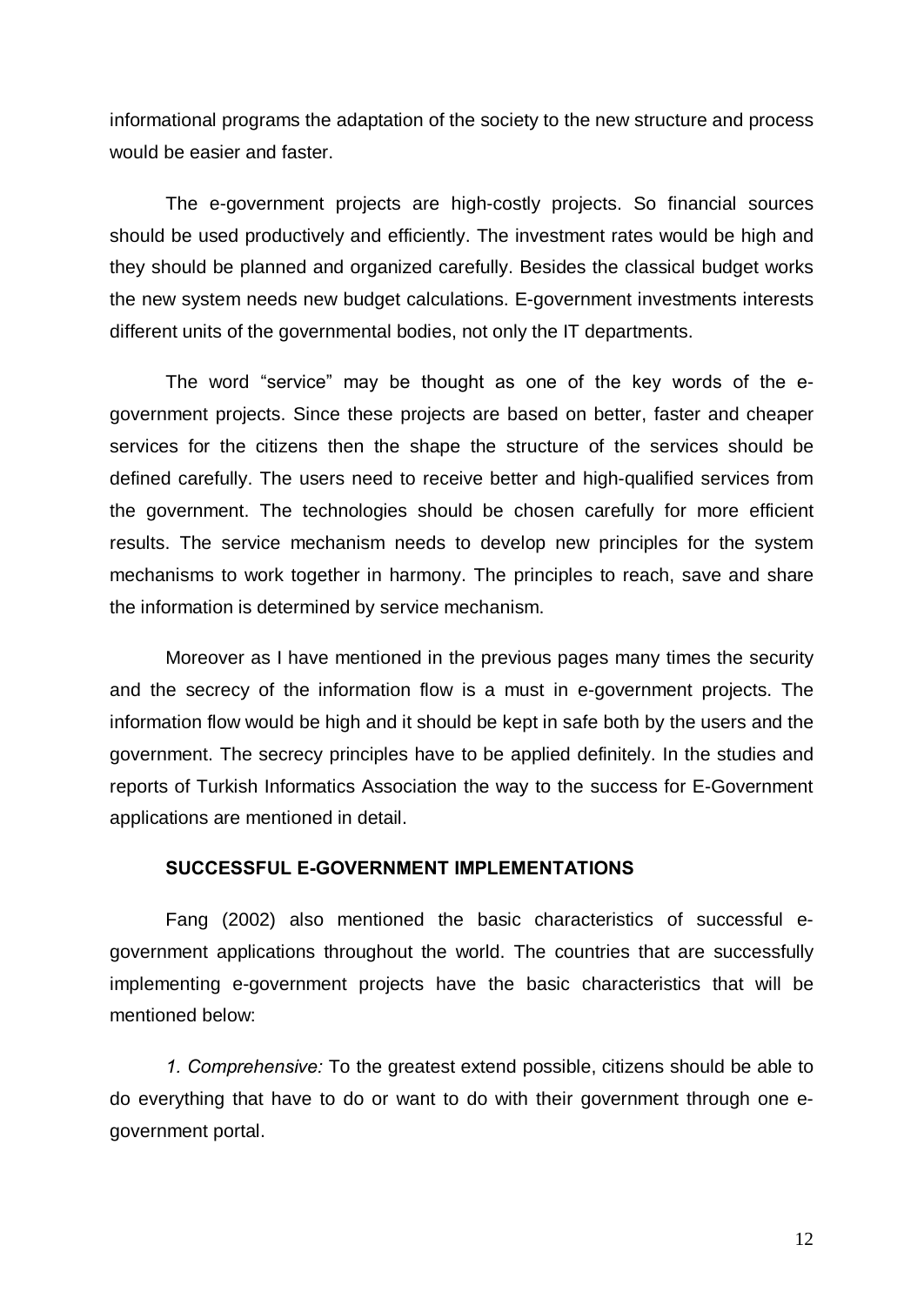2. Integrated: All e-government applications should be integrated each other, so citizens can avoid the need to provide the same data over and over and governments can save time and money by not needing to re-enter data.

3. Ubiquitous: Access to a jurisdiction's e-government portal and its connected sites and applications should be available to users/citizens from any Internet capable connection, Internet appliances.

4. Transparent/Easy to Use: E-Government sites should be designed and operated so that the most novice of computer users can readily find the information they need, provide the information requested by the government agencies with which they are dealing, and otherwise perform all e-government applications.

5. Accessible: The design and operation of e-government systems should, from the ground up, take into account the special needs of the disabled, and make it possible for them to use these systems as easily as the non-disabled.

6. Secure: E-government systems need to protect the confidentiality of data provided by citizens, the records created and stored by government, and the content and existence of citizen-government transactions performed over the Internet.

7. Private: Data about citizen-government transactions, and the content of those transactions, needs to be fiercely protected by the government.

8. Re-engineered: It is not enough to replicate electronically the administrative processes and procedures currently in place. It is necessary to thoroughly re evaluate the overall mission of the jurisdiction and then design a digital structure that creates a government-citizen interface that simplifies and streamlines each transaction individually and the entire process of government administration generally.

9. Interoperable: An excellent e-government site is one that provides appropriate and up-to-date links to other e-government sites, at its own and other levels in the government hierarchy. All e-government sites need to work together seamlessly.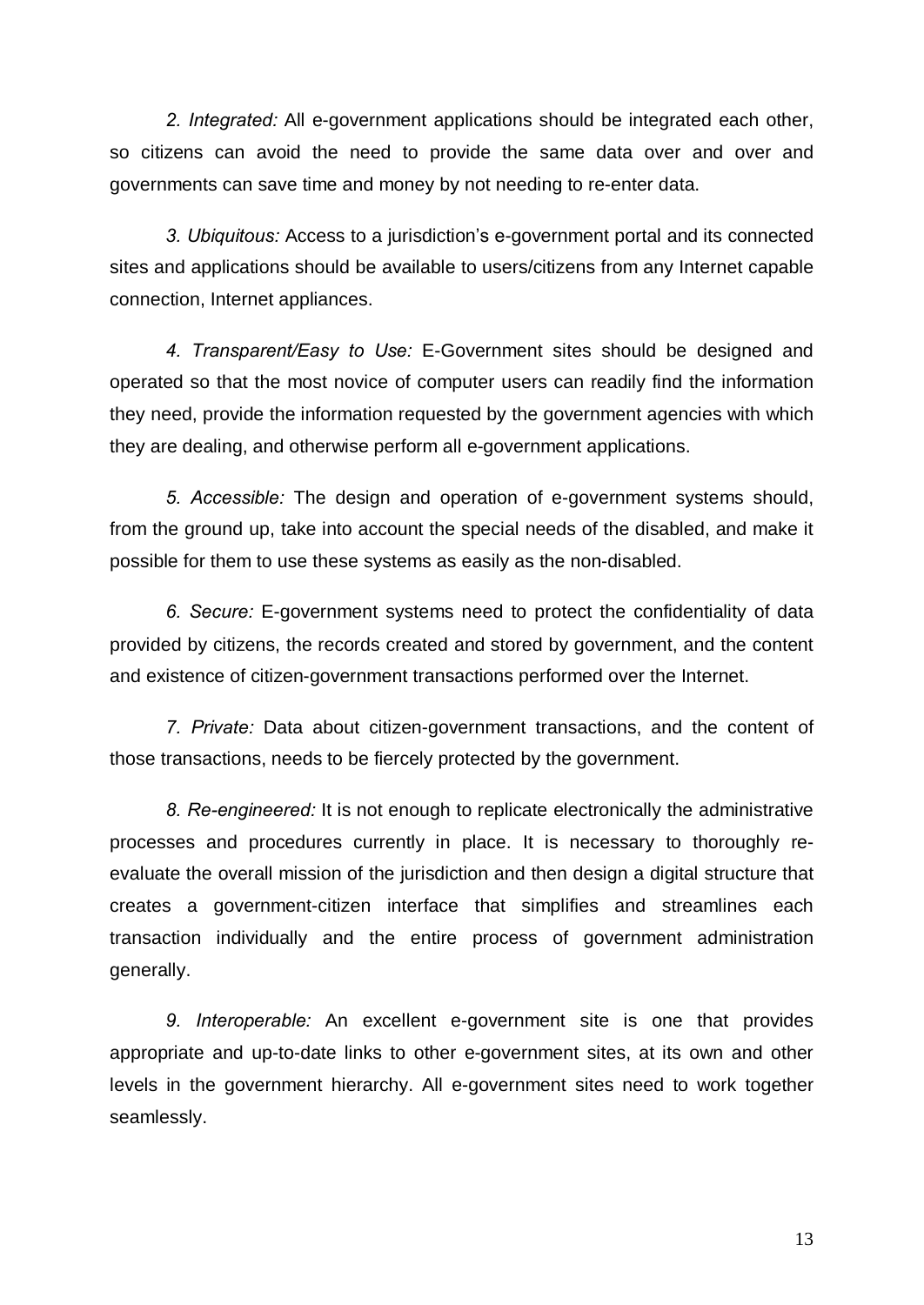10. Be Developed to E-governance Systems: Developed from e-government, E-governance systems can just as easily implement democratic process, e-making of or policy, building up e-community. E-government serves not only as a means of administration, but also as a primary tool of collective and democratic decision making, and participation for society. (Fang; E-Government in Digital Era: Concept, Practice, and Development; International Journal of the Computer, The Internet and Management; 2002)

### THE IMPORTANCE OF TRUST IN E-GOVERNMENT APPLICATIONS

Actually trust is one of the main defining aspects of e-government applications. In Warkentin, Gefen, Pavlou and Rose; 2002; Electronic Markets the importance of trust in E-Government Applications is mentioned in detail. "Trust reduces the social complexity that is the result of people being independent agents whose behavior cannot always be controlled or anticipated and thus reduces the risk and uncertainty involved in interacting with them. Trust is crucial in economic transactions because it reduces the risk of falling victim to opportunistic behavior. Zucker (1986) suggests that there are three types of trust for e-government economic environment. These are institution-based trust, characteristic-based trust and process-based trust. Institutional-based trust deals with third party guarantors that provide certification about the trustworthiness, and expected behavior of a person like doctor licenses. Characteristic-based trust deals with social similarity in issues like gender, nationality etc. They are quite rational assessments because they mean that all the parties have the same expectation as to what constitutes acceptable social behavior. Processbased trust is based on prior experience. Governments can create trust this way by convincing their citizens that the same control mechanisms, which make the government handling its business trustworthy, also may be applied online business types.î (Warkentin, Gefen, Pavlou and Rose; Encouraging Citizen Adoption of E- Government by Trust; Electronic Markets; 2002)

ìTrust is also a product of psychological dispositions that are beyond the shortterm control of any government. These dispositions deal with a life-long socialized tendency to believe in social entities and to believe that better results will occur and take place if one trusts to others." (Warkentin, Gefen, Pavlou and Rose; Encouraging Citizen Adoption of E-Government by Trust; Electronic Markets; 2002)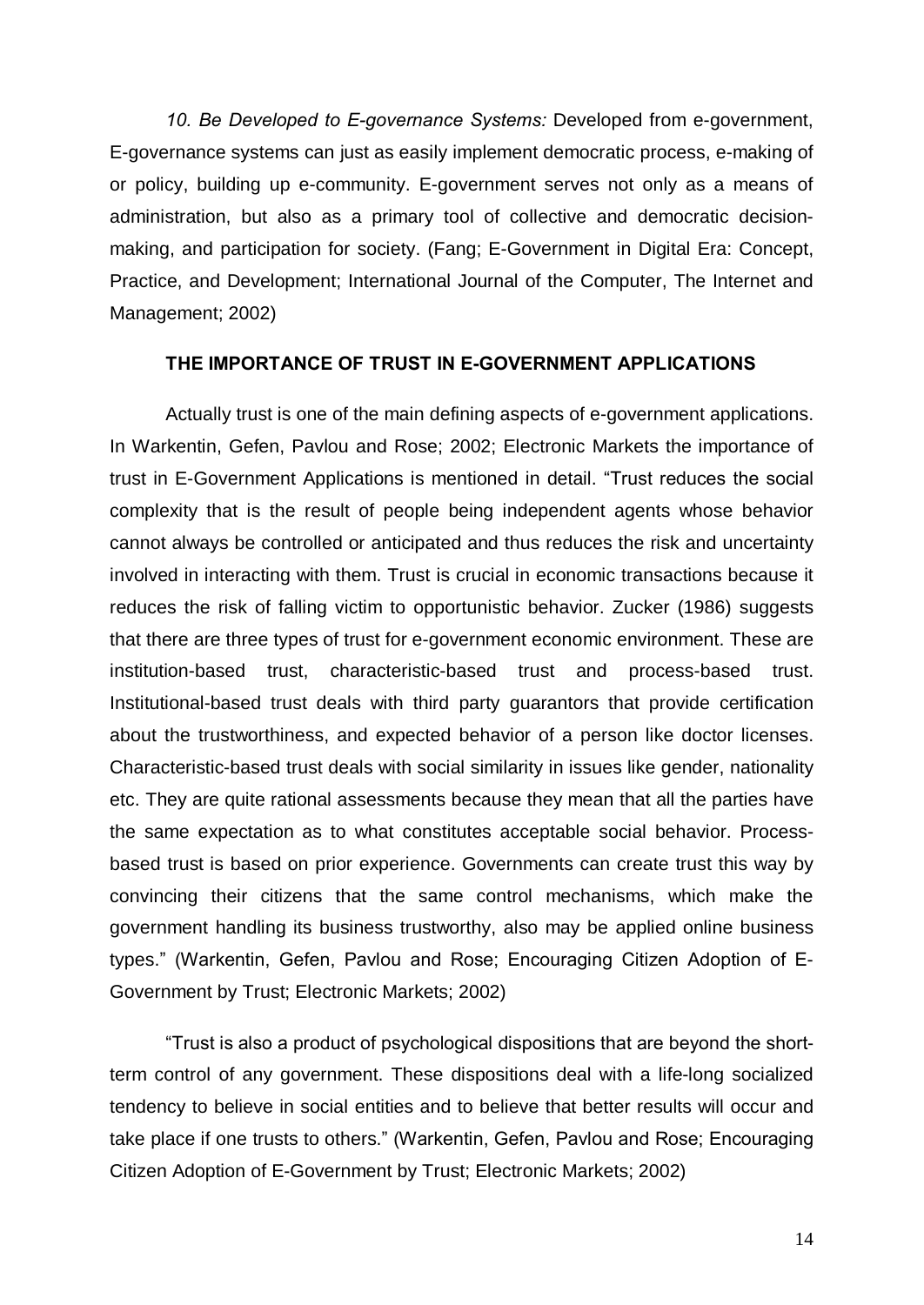When making an online transaction process, consumers are rightfully alarmed about different types of risks. Citizens may be afraid of suffering a loss in pursuit of the desired outcome. In e-government applications there is economic risk, risk of exposure of personal information, and risk of imperfect monitoring. (Warkentin, Gefen, Pavlou and Rose; Encouraging Citizen Adoption of E-Government by Trust; Electronic Markets; 2002)

Actually successful implementation of e-government application in all its forms is an important issue in this century. For national and local governments to cut costs, improve services, and become more responsive to their citizenry, it is imperative that they establish trust in the online services they provide or will be providing. The role of culture, risk and control is fundamental in adoption process. With e-commerce applications technology adoption is an essential issue. Government officials and the private companies that assist them must be aware of the role of proposed variables and their expected results. Governments can take many actions that can facilitate the success of e-government implementations. Institutional guarantees, improving its social characteristics, and making the public knowledge about the government and its applications may be some examples to solve the problem. It can be claimed that the adoption of e-government process is a critical component in the creation of efficient and responsive new public management. With widespread adoption of electronic interactions through national and local government agencies, the process of reengineering can create a different and new type of government, which provides much more value to its citizens. This will result in a more customer-focused government that will transmit the world as well. (Warkentin, Gefen, Pavlou and Rose; Encouraging Citizen Adoption of E-Government by Trust; Electronic Markets; 2002)

#### A SUMMARY OF E-GOVERNMENT INITIATIVES WORLDWIDE

For e-governments worldwide, the digital revolution offers unprecedented opportunities for improving virtually all forms of public revolution offers unprecedented opportunities for improving virtually all forms of public service delivery. From Europe to South Asia to South America to Africa, countries are taking a more innovative approach to doing business with their citizens. The use of internet to deliver government information and services has become a growth industry all over the world.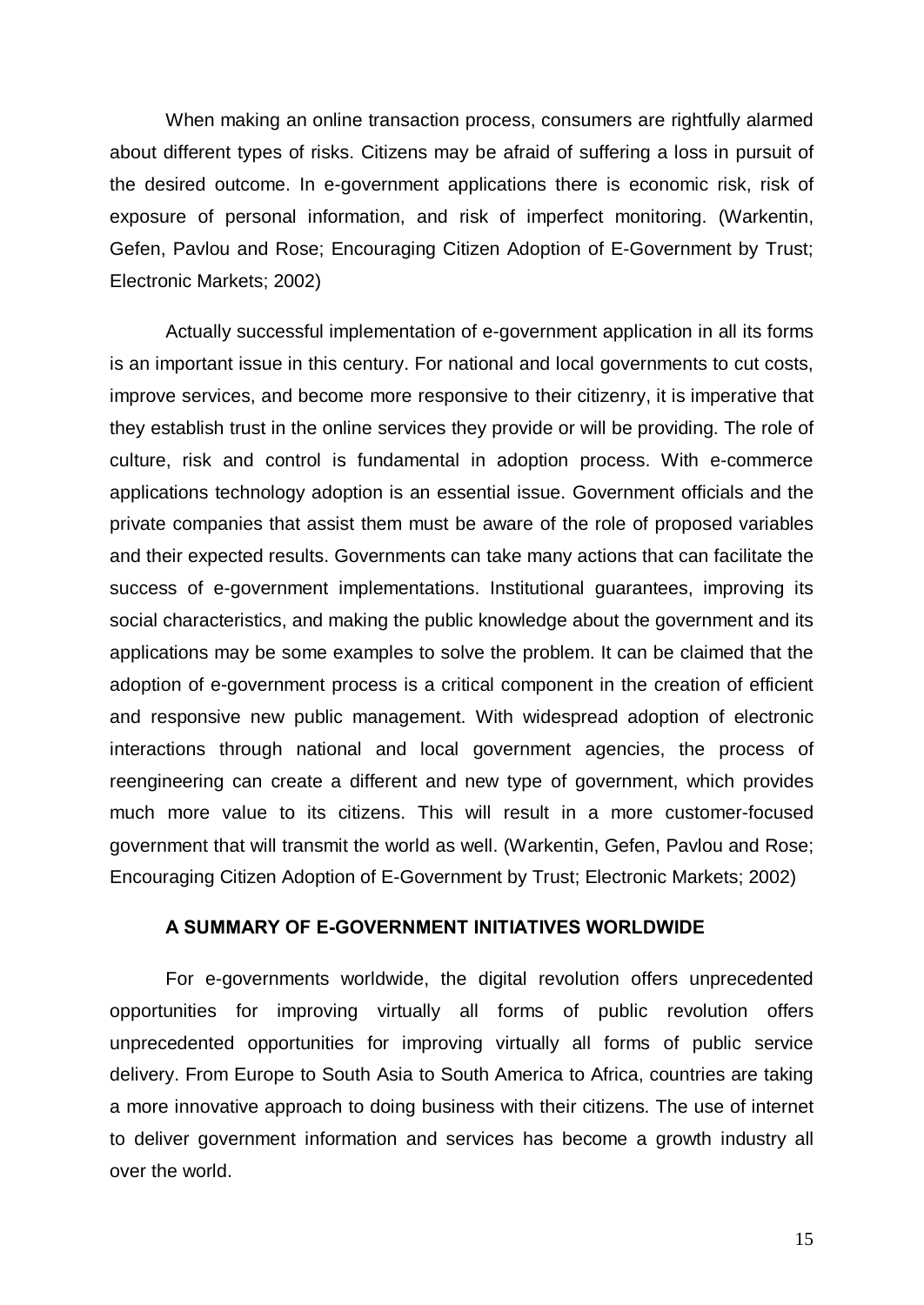The e-government projects in the world start with the applications in the local administrations. The belief that is especially shown in the western culture that "the declared information is true" made it easier for the transition into the e-government applications.

When we look at the e-government organizations within the world we observe that they have mainly started with social security management, citizenship rights, etrade and e-commerce issues, making tax collection easier, serving municipality services. In United States the e-government organization is defined under 4 titles: from government to government (G2G), form government to business (G2B), from government to employee (G2E), and from government to citizen (G2C). All of the organizations in the process do also play role in the international e-trade and e business solutions.

Mostly Singapore is mentioned on the world when we talk about e-government studies and projects. Also serious projects and studies are observed in United States, Australia, United Kingdom, Ireland and Japan. The e-Europe project aims to set up a more dynamic and competitive market. A high amount of investment is made on the Internet infrastructure for cheaper, faster and safer Internet that will also encourage the citizens to use it more frequently for daily business.

When we look at the e-government projects through the world they are especially based on developing the local administrations and their businesses. Especially they are centered with institutional communication, legal arrangements, property rights etc. For such titles the role of the civil society institutions cannot be denied. The role and assistance of CSIs is very high in these countries.

In United States the e-government applications are mainly seen in the development of state portals. In different states different solutions and services are given to the citizens on these portals. These are especially personalized so that a citizen can solve his/her different problems from one gateway. These are not only basic public transactions but also more serious and important transactions like the population operations, trade or world wide economical transactions can be done on these portals. Also the on-line education as I have mentioned in the previous pages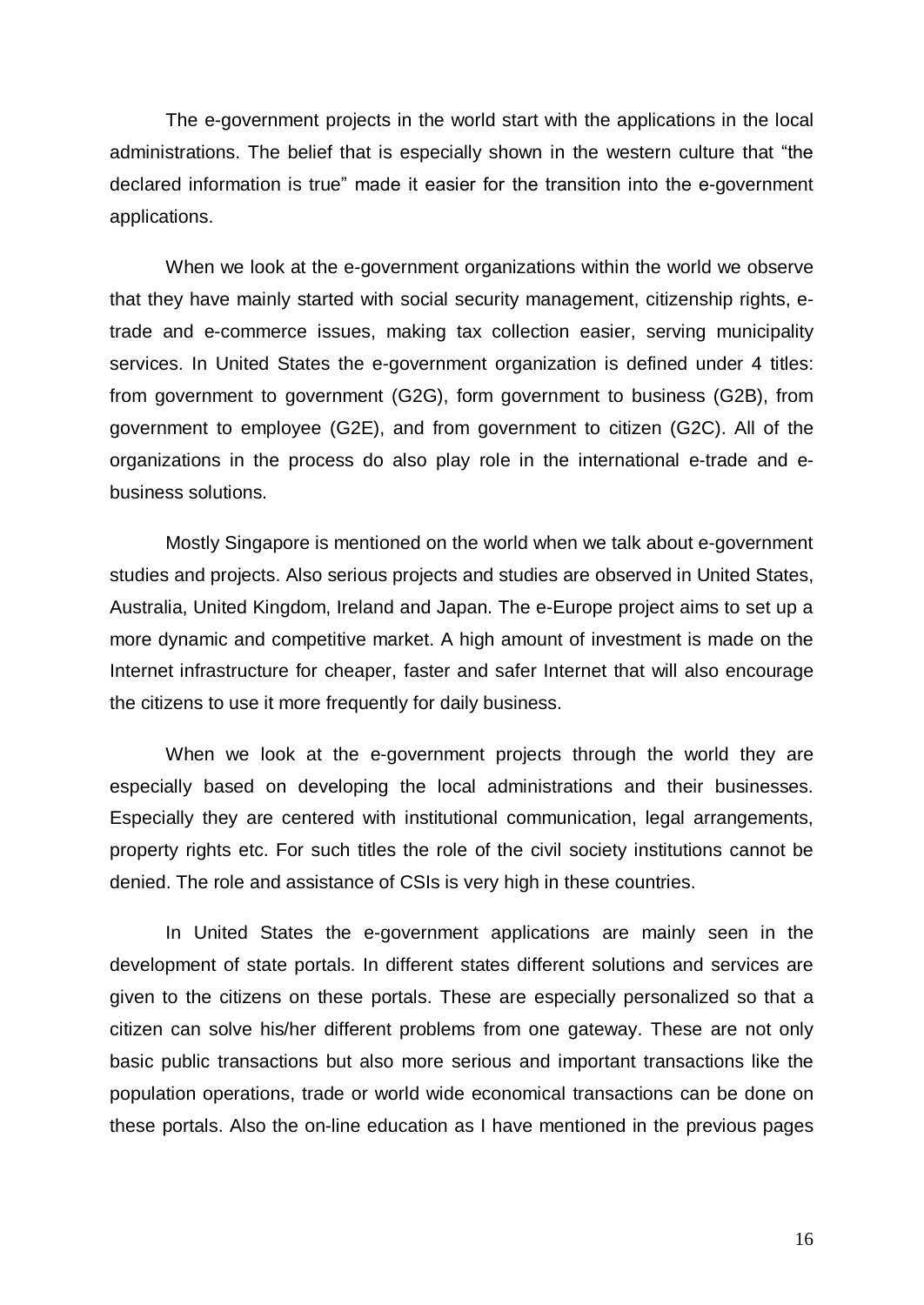has become even more important today, and by using Internet a higher level of educated people is aimed.

In United Kingdom and in Canada e-government studies started in the mid of 1990s. these countries gave shape to their studies according to the governmental bodies and the civil society institutions that will take place in the action. The effects of the changes, and the expectations of these institutions made it easier to develop a structure. The prior services in the e-government process, the role of the civil society institutions, the role of the private sector and the citizens, the security policies, and the rights and the liberty of the ones that will prefer to stay outside the e-government organization are some main titles for these countries.

In United Kingdom the "UK Government Gateway" project has started with the cooperation of the government and Microsoft. Its basic portal is working and it supplies the connection to almost 1000 government sites. At the beginning it was mainly based on giving information but today a large number of transactions can be done online.

In Spain the Ministry of Finance developed a portal on taxation with the help of IBM. Giving information on taxation for the citizens and the companies and their tax declaration can be done with the help of this portal structure. As Ihave said before many countries like Spain, Sweden, Italy, Finland, Belgium, Portugal etc. are trying to solve their taxation problem, the declaration and control of the taxation online with e government projects.

In Singapore the national IT plan has started in 1981. The government information infrastructure resulted in todayís e-citizen gateway. E-Citizen gateway started in 1997 as a pilot project and today more than 250 services can be given to the customers from this gateway. When you enter to the site as citizen A, your previous operations are reminded to you. The site is divided into small structures that are called towns; like educational town, health town, work town, travel town etc. The educational activities of the citizens, the school and scholarship applications, examination processes, dormitory registrations etc. may be done from this portlet. Or when you try to rent or purchase a house, telephone or when you try to change your address info you can use another portlet. Also a citizen may be in need of taking an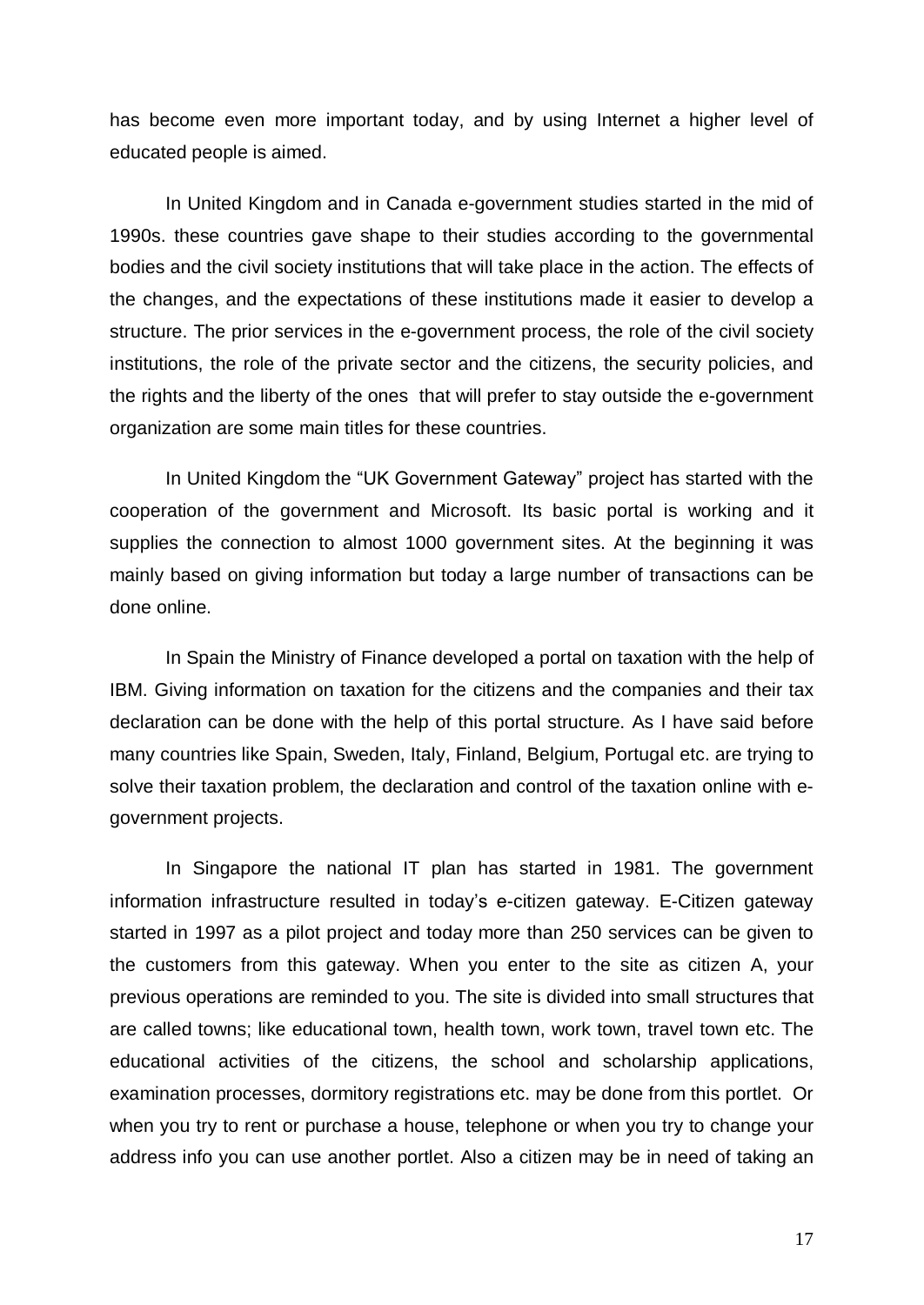appointment form a doctor or hospital, or he/she would like to get some results of a test, or even he/she would like to get some information on health and try to read some magazines and books then the health portlet makes it possible. Even you can search for jobs, or try to change your current job, or you would be retired and you would like to get information about your social security premiums and compensations then you will use work portlet. As I have said at the beginning of this chapter Singapore and the studies on e-government applications in Singapore are believed to be the highest qualified and best planned studies.

To sum up a general view about the e-government projects and implementations can be analyzed through the table below.

| Country          | <b>E-Government Initiatives</b>                                                                                                                                                                                                                                                                                                                                                                                                                                                          |
|------------------|------------------------------------------------------------------------------------------------------------------------------------------------------------------------------------------------------------------------------------------------------------------------------------------------------------------------------------------------------------------------------------------------------------------------------------------------------------------------------------------|
| <b>AUSTRALIA</b> | Specific commitments were made to:<br>all<br>deliver<br>appropriate Commonwealth<br>services<br>electronically on the Internet complementing;<br>- establish a Government Information Center through the<br>Office for Government Online as a<br>main point of access to information about government<br>services;<br>- establish electronic payment as the normal means for<br>Commonwealth payments; and<br>- establish a government-wide intranet for secure online<br>communication. |
| <b>AUSTRIA</b>   | Government acts and understands itself as a partner of<br>private industry especially in the transition process from the<br>post-industrial service society to the information society:<br>Information Retrieval Systems; EDI; Interactive Online<br>Systems                                                                                                                                                                                                                             |
| <b>CANADA</b>    | E-Government is effected through the following principles:<br>- Responding to public demand for better and more<br>accessible Government:<br>- Clarifying roles and responsibilities including (i) areas of<br>involvement; (ii) areas of<br>disengagement; (iii) areas of devolution;<br>- Achieving affordable government;<br>- Ensuing that resources are devoted to highest priority                                                                                                 |
| <b>CHINA</b>     | The Government Online Project covers five aspects of<br>contents:<br>-The first is to make known government functions online,<br>which is to post to the Internet the functions, duties,                                                                                                                                                                                                                                                                                                 |

TABLE 2: E-GOVERNMENT INITIATIVES WORLDWIDE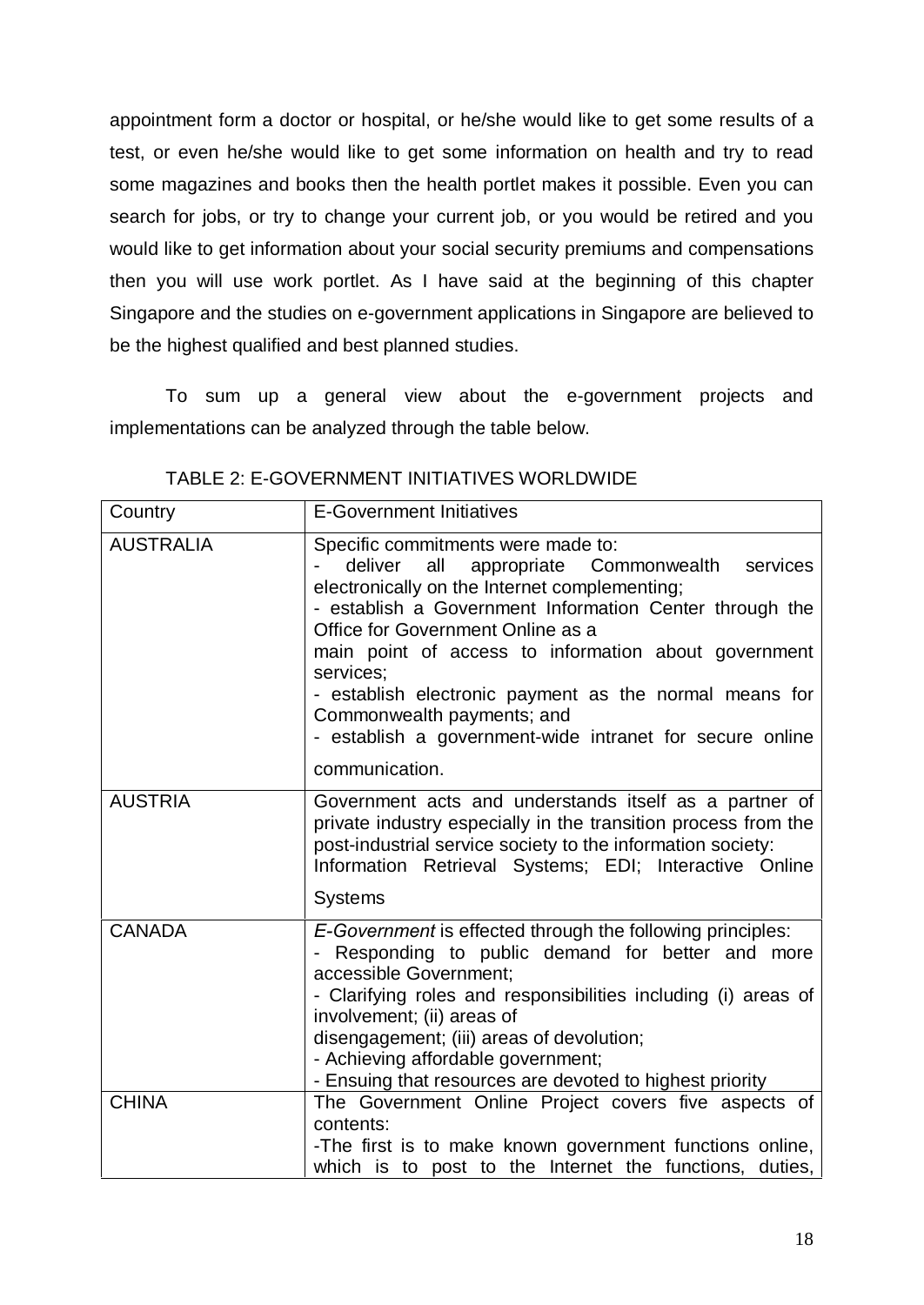|                    | organizational structure, administrative procedures and rules<br>and regulations of governments and their departments.<br>-Second, government documents, archives and databases<br>posted online.<br>-Third, daily activities of government departments released<br>online, which is regarded as a channel of openness of<br>administrative affairs.<br>-The fourth is online administration, with an electronic center<br>of files and documents to improve administration efficiency.<br>-Online trading is the last to be posted online. |
|--------------------|---------------------------------------------------------------------------------------------------------------------------------------------------------------------------------------------------------------------------------------------------------------------------------------------------------------------------------------------------------------------------------------------------------------------------------------------------------------------------------------------------------------------------------------------|
| <b>DENMARK</b>     | E-Government is based on the following principles:<br>- Information Society for All;<br>- Realization of the Global Research Village;<br>- Realization of Broadband Internet for Research Institutions;<br>- Use of Online Publications;<br>- IT Usage in Municipalities<br>- IT Usage in Danish Companies;<br>- Electronic Filing;<br>- The Portable Revolution;<br>- IT Usage in Education;                                                                                                                                               |
|                    | - Electronic Supported Administration & Legal Roles                                                                                                                                                                                                                                                                                                                                                                                                                                                                                         |
| <b>FINLAND</b>     | - IT and the Disabled- Plan of Action<br>- E-Government deploys the following:                                                                                                                                                                                                                                                                                                                                                                                                                                                              |
|                    | - Sharing of Data between National Base Registers;<br>- Messaging e-mail;<br>- EDI for some applications;<br>- E-commerce;<br>- Telework; Smart Card Use, Kiosks and Internet Use;<br>- One-Stop Service;<br>- Communication and Documentation become increasingly<br>electronic;                                                                                                                                                                                                                                                           |
| <b>FRANCE</b>      | -IT has lost its "special narrow status" in preference to being<br>perceived as one of the necessary tools for modernizing or<br>improving government administration                                                                                                                                                                                                                                                                                                                                                                        |
| <b>HONG KONG</b>   | The Government published the "2001 Digital 21 Strategy"<br>signifying its firm commitment to lead by example in the<br>adoption of e-business, both in conducting internal business<br>operations and in delivering public services to the<br>businesses and the community on an "anywhere anytime"<br>basis.                                                                                                                                                                                                                               |
| <b>JAPAN</b>       | The Millennium Project "Electronic Government" includes:<br>- Online administrative procedures<br>- Basic system such as electronic authentication<br>- Network base<br>- Technological base<br>- Electronic public procurement<br>- Security measures                                                                                                                                                                                                                                                                                      |
| <b>NEW ZEALAND</b> | Intends to be among the governments which actively                                                                                                                                                                                                                                                                                                                                                                                                                                                                                          |
|                    | manage e-technology to make life better for its people.<br>Overall that requires government to do two things:                                                                                                                                                                                                                                                                                                                                                                                                                               |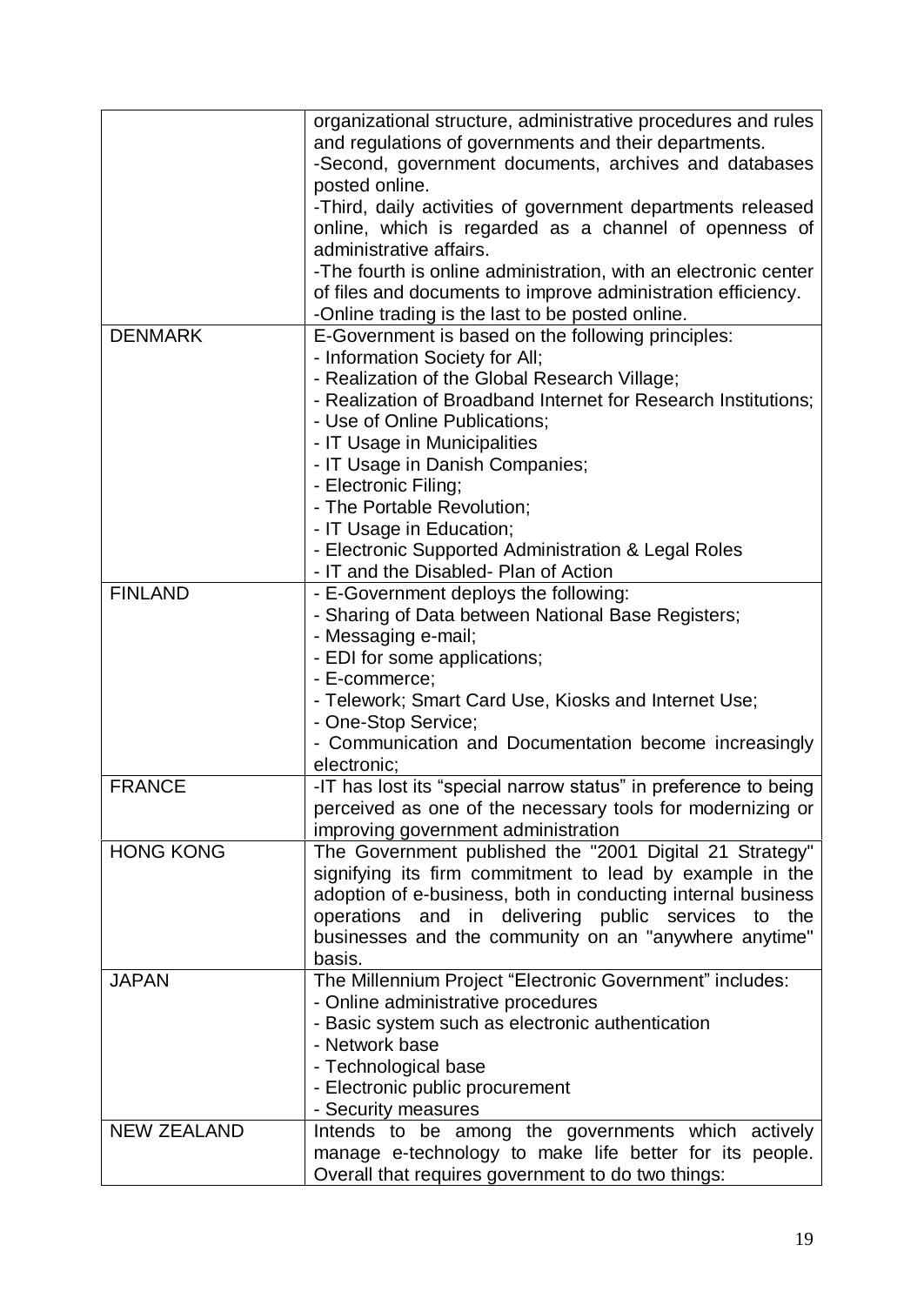|                       | - create the environment where others - the private sector,<br>communities and individuals – can make the most of e-<br>technology;<br>- capitalize on e-technology to improve the way government<br>serves New Zealanders.                                                                                                                                                                                                                                                                                     |
|-----------------------|-----------------------------------------------------------------------------------------------------------------------------------------------------------------------------------------------------------------------------------------------------------------------------------------------------------------------------------------------------------------------------------------------------------------------------------------------------------------------------------------------------------------|
| <b>SINGAPORE</b>      | The "Singapore ONE" Initiative is one<br>of the<br>first<br>implementations of multimedia broadband networks and<br>applications in the world. The program is a national initiative<br>that delivers a new level of interactive, multimedia<br>applications and services to homes, businesses and schools<br>throughout Singapore.                                                                                                                                                                              |
| <b>UNITED KINGDOM</b> | <b>There</b><br>four guiding principles underlying<br>the<br>are<br>Government's strategy as set out in E-government,<br>a strategic framework for public services in the information<br>age, April 2000:<br>- building services around citizens choices;<br>- making government and its services more accessible;<br>- ensuring that new technology does not create a digital<br>divide between those with ready access to electronic media<br>and those without; and<br>- using information more effectively. |
| <b>UNITED STATES</b>  | E-Government is based on 7 principles comprising the<br>following:<br>- Easy access;<br>- Re-engineered Systems;<br>- Automated Systems;<br>- One-Stop Service;<br>- Service by Customer, not Provider;<br>- Privacy protected and embraced;<br>- Access to the physically challenged                                                                                                                                                                                                                           |

(Fang; E-Government in Digital Era: Concept, Practice, and Development; International Journal of the Computer, The Internet and Management; 2002)

# E-EUROPE AND E-EUROPE+

The E-Europe enterprise has accepted by the European Commission in December 1999. It is mainly based on Internet and the new economy trends. Cheaper and faster Internet, higher level of investment into the human resources and to encourage the usage of Internet were the main issues. And in June 2001 e- Europe+ was accepted. It is based on the aim to constitute an information society in Europe. The candidates of EU will renew and modernize their economies based on the new technological and informational trends, and by this way they will improve their economies and they will be more competitive in the global market. The higher level of Internet usage will speed up the e-trade and this will result in higher level of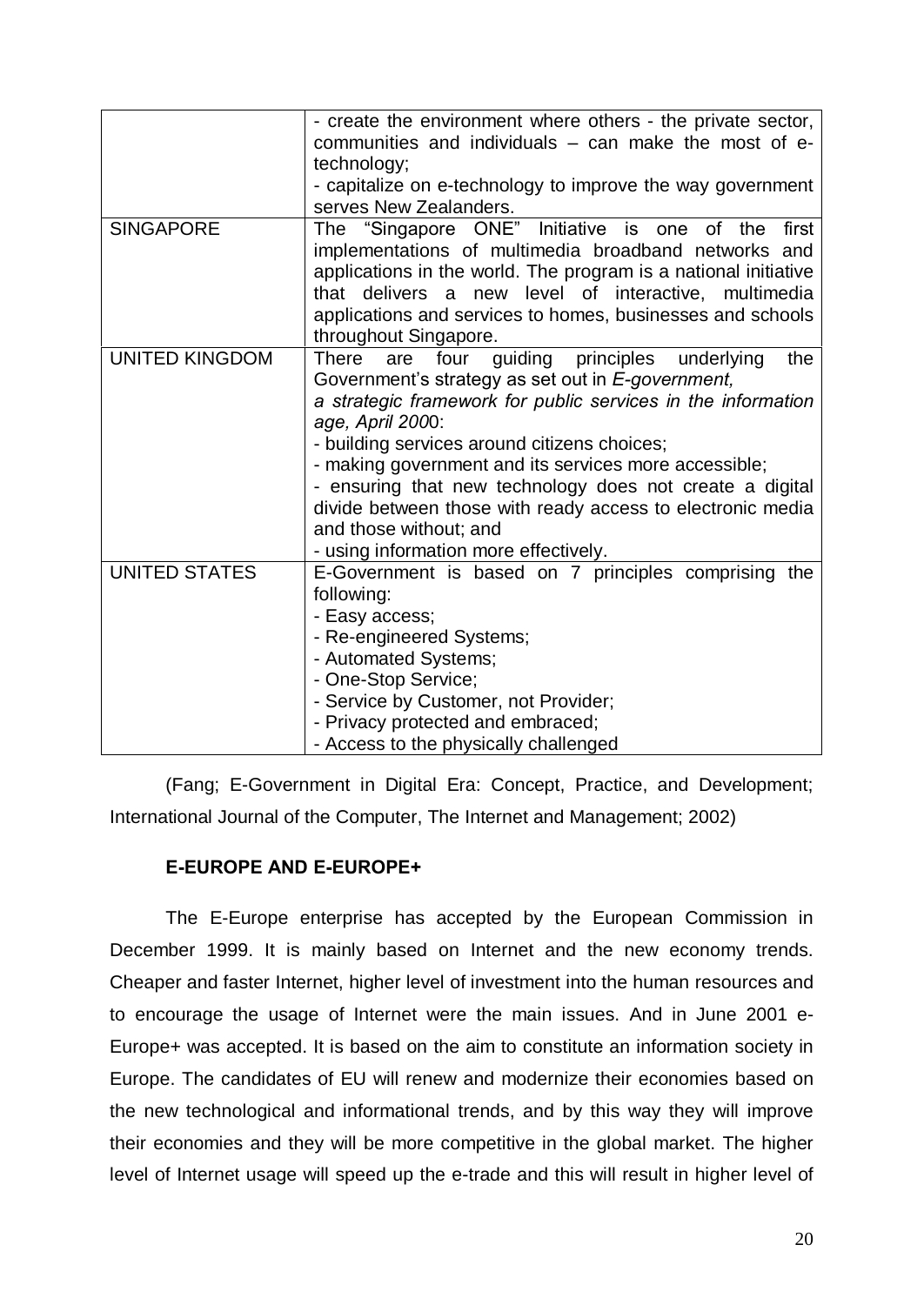competition. (Türkiye Bilişim Derneği; e-Devlet Yolunda Türkiye; TBD-KamuBib Yayınları; 2002)

The E-Europe+ studies mainly aim to end with faster Internet communications in the Europe, higher level of usage of Internet in educational area so that higher level of educated people. Also with faster communication it will be easier to work at home, mobile-office period starts and people will work more efficiently. The high-tech products will help these changes, such as computers, mobile telephones, agendas and faxes etc. will communicate with each other and with only one product you can do anything anywhere. And the ease of trade on the Internet results in sellers and buyers to compare the prices and the features of the products. Personal information such as identity, health, income, taxes etc. information would become easier to share. So that you will not wait for long hours to gain a service in a public institution. In any place on the world the citizens' personal information can be reached and better solutions can be given. (Türkiye Bilişim Derneği; e-Devlet Yolunda Türkiye; TBD-KamuBib Yayınları; 2002)

#### E-GOVERNMENT AND E-TURKEY

Today in our country we mainly observe e-government projects based on giving information to the citizens. They are mainly some simple processes. The web sites of many government institutions do present static information to the citizens and they do not give institutional information to the users. It can be claimed that an informational-based system is observed in our country.

For example the Ministry of Finance in our country the MOTOP project the vehicle taxation and the taxpayers are connected to each other and their control has become easier. Also the VEDOP project resulted in easier control of the taxpayers in our country. The Ministry of Internal Affairs finished the first phase of the MERNIS project and started its second phase. By this way the ministry gave identity numbers for the citizens online. Now it aims to develop an identity share system with the other organizational bodies in the government. The projects and studies of e-government has accelerated in our country at the end of 20<sup>th</sup> century and at the beginning of 21<sup>st</sup> century. Higher amounts of investment is made on that and the IT departments of the governmental organizations has become more powerful.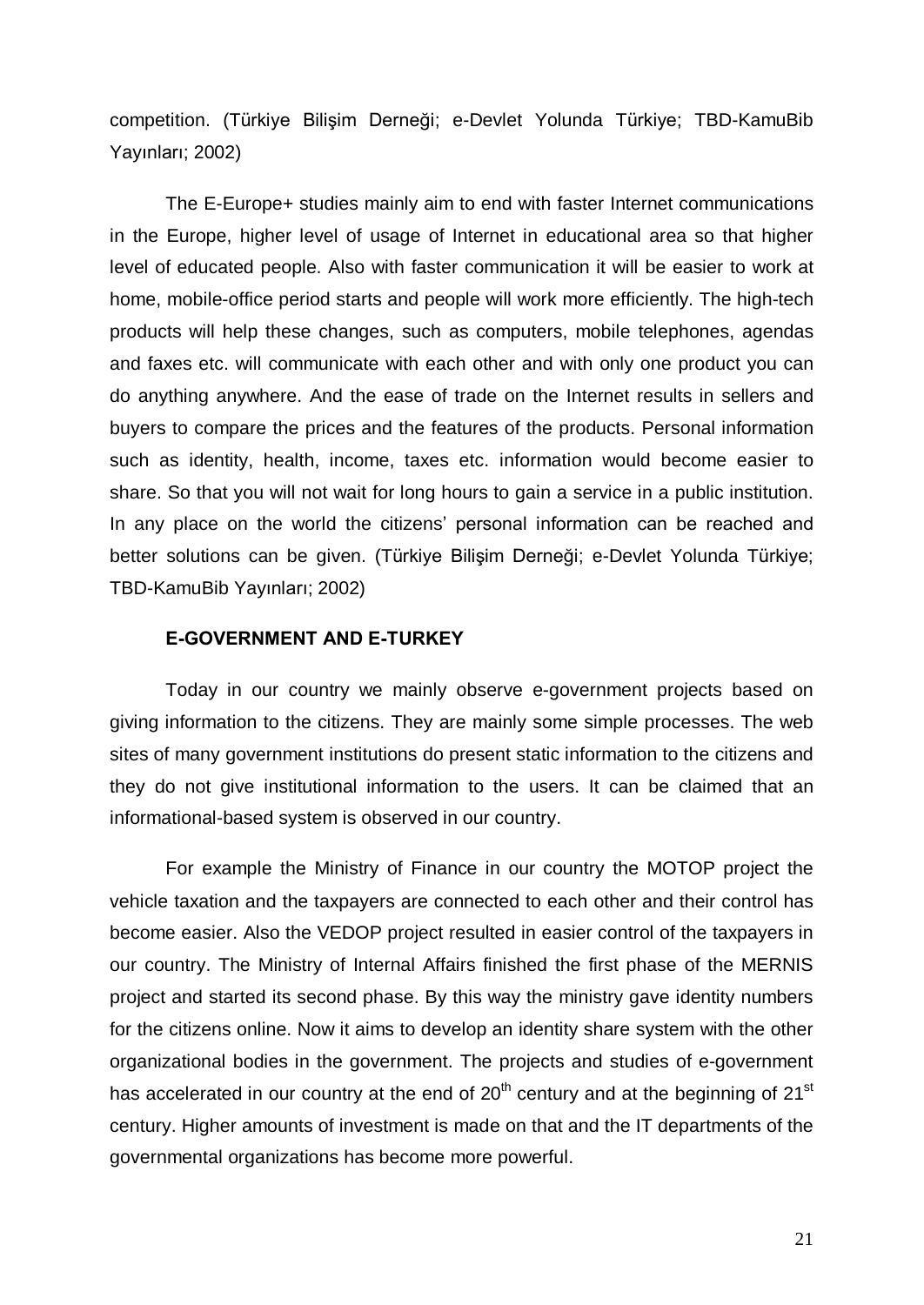As mentioned before the role of education and training is important in the age of technology. In our country there are almost 40 universities that have Computer Engineering departments. Less than  $\frac{1}{4}$  of them has the same quality of education in the developed foreign countries. The reason that they do not have high-qualified education is the insufficiency of instructors and academicians. Many of the graduates work in different sectors and in different titles after graduation. Unfortunately it is impossible to cover the necessity of computer engineers with these graduates. From the other departments of the universities the students interested in the computer sciences and information technologies try to take the necessary trainings and educations from private courses and seminars. They also take elective courses in the university. With the suggestion of the Council of Higher Education of the Republic of Turkey all of the universities in Turkey opened Informatics Institutes or Departments within the university aiming to give lectures, courses and training to the students that are interested in Information Technologies and Computer Sciences but do not study in these departments.

Another educational progress is giving trainings and courses to the professional employees. In the previous years a large number of personnel both from the public and from the private sector did not have any idea about computer sciences, Informational Technologies and they did not prefer to use new technologies, new systems and programs in their business. However if they use such programs and systems their jobs would be easier to cover and they would do more efficient and productive work in less time period. With such trainings and courses that are given by professionals, the employees would not stay behind the new technologies and they would use these technologies efficiently. Such trainings may be on site training or it may also be given on-line. The on-line technology supported educations and trainings have gained further importance within the previous years. With on-line education it would be cheaper to give education to a larger number of people. Also since this type of education is independent from the physical centers of education then it would be easier for more people to attend these courses and trainings without a loss in manpower. On the other hand this on-line education is related to the Internet infrastructure. It needs faster and cheaper Internet communication, higher image and voice quality and higher bandwidth. The on-line education may be used to protect and save the institutional identity, to make the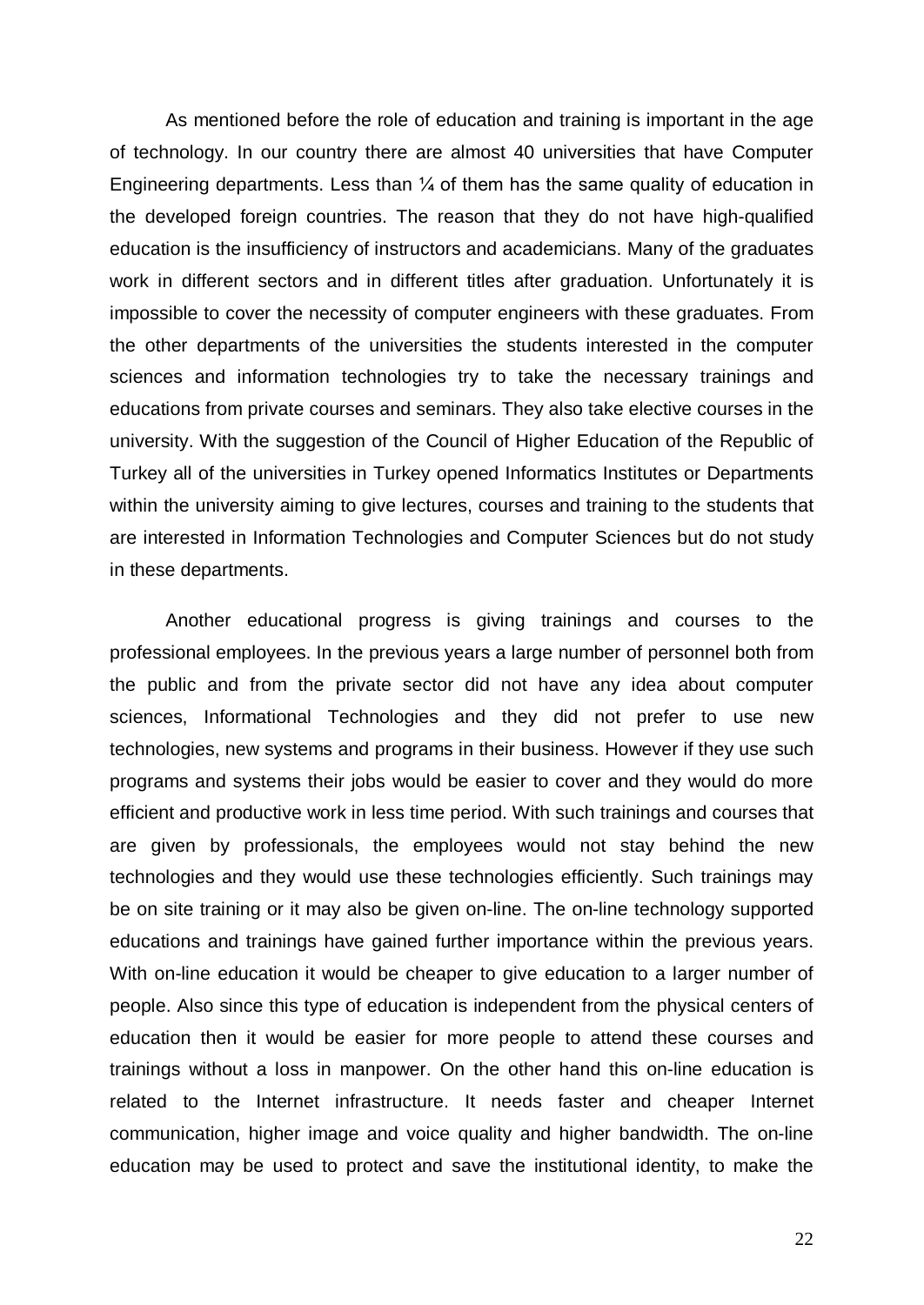educations and activities that are based on total quality management becoming more widespread, to give a more effective and efficient orientation program for the new employees, to supply faster and better personal development. The on-line education methodologies have been using frequently and efficiently in many countries. They are mainly based on to arrange courses and educational programs that aim to increase the capabilities and abilities of the employees, to give consultancy services for the employees to solve their problems and develop better planning, and to give consultancy services for the employees to share the information efficiently with the others.

In our country there are many problems that the IT personnel working in the government or in governmental institutions faces with. They face with different procedures with the other employees (non-IT employees). The IT personnel need to have better educated for their business. Higher-qualified people are needed for these positions. But the IT personnel that are employed in these positions do usually earn less money than the other personnel working in other departments. So this makes it difficult to employ and hire higher-qualified personnel in IT departments. These higher-qualified personnel demand to earn higher amounts and they desire better working conditions. Also most of the IT personnel working for the government in Turkey would prefer to move to other positions in a short time period, so in our country it is hard to keep the IT personnel in their departments for a long time period. (Türkiye Bilişim Derneği; e-Devlet Yolunda Türkiye; TBD-KamuBib Yayınları; 2002)

### THE ADAPTATION TO NEW TECHNOLOGIES IN TURKEY

As mentioned in previous pages the Internet and the Information Technologies do shape and manage the new economy and new world dynamics in the 21<sup>st</sup> century. The number of Internet users has been increasing day by day. Turkey has also accelerated the usage of Internet and the new technologies. The E-government applications in our country have not completed and have not applied completely, but a clear improvement may be observed. Todayís technologies have many different alternatives for the architectural, security needs of e-government applications.

The government institutions in Turkey have developed and took important steps in e-government projects. Most of them have developed their own interior structures for their processes and made it possible to solve their internal problems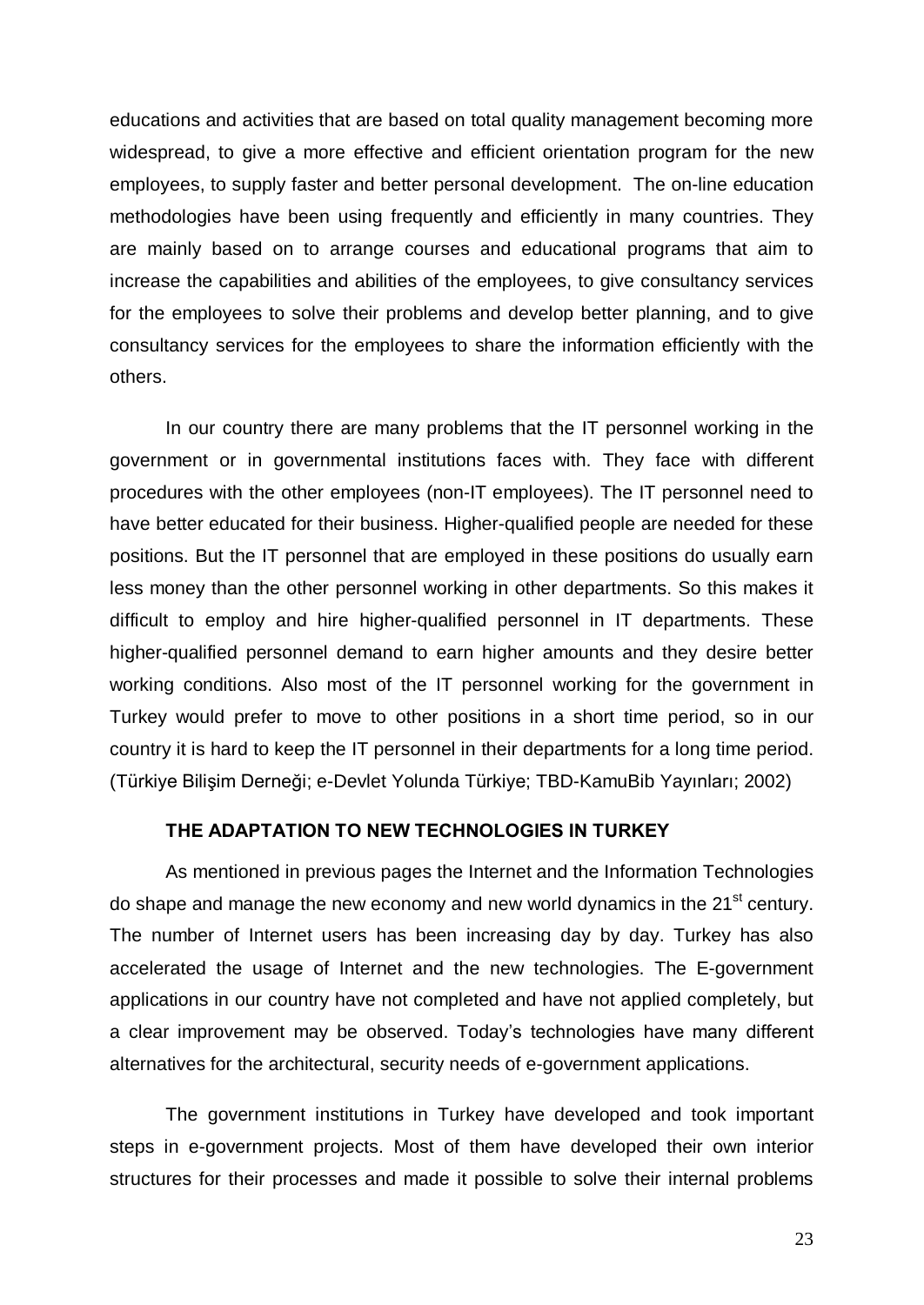easily. Also most of them give some services by the Internet to the citizens. But most of these services are static services and do not based on dynamic structures as I have mentioned before. The major point for successful e-government projects is the interaction and data transfer between different government bodies but it is not possible in Turkey now. On the other hand I don't want to think pessimistic, because the steps that we took up to now do show us that we are on the right way to end in success.

Our country do follow and observe the latest technologies but we are not the country that produce the technology, we are the one that use the technology. We are dependent on the foreign developed countries for the new trends, new software and hardware technologies. Actually we have the sufficient potential of the manpower for software development and application development. If we try to keep the educated graduates in our country then I believe that it would be faster and easier for us to take further steps. On the other hand the network, hardware and software infrastructures that the government bodies have are insufficient. The differences and variations between different government institutions do also slow down the progress. There is lack of standardization within the government and its bodies. Also unlike the developed countries we do not have the sufficient Internet infrastructure. In our country the Internet speed is not fast, it is not cheap for everyone to use it, and it is not widespread, not in any place in our country the citizens can easily have the access to use the Internet and its technologies. The security and secrecy problem has not been solved in our country. And legal problems still exist on the usage of Internet. Unfortunately basis of many problems that we face in our country is the lack of education. The number of educated people is low, it is almost impossible to give higher education and training for everyone in our country. Especially in the eastern part the citizens do not even know reading and writing, so in such a condition how can we give them basic computer and technology usage training. The e-government projects and this huge progress will end with a large volume and huge capacity of data. This data need to be gathered in one central database and all of the essential conditions like security, secrecy, network conditions etc. need to be prepared for this. The technological infrastructure that is needed for this process has to be prepared and constituted. Otherwise it is impossible to end in success. (Türkiye Bilişim Derneği; e-Devlet Yolunda Türkiye; TBD-KamuBib Yayınları; 2002)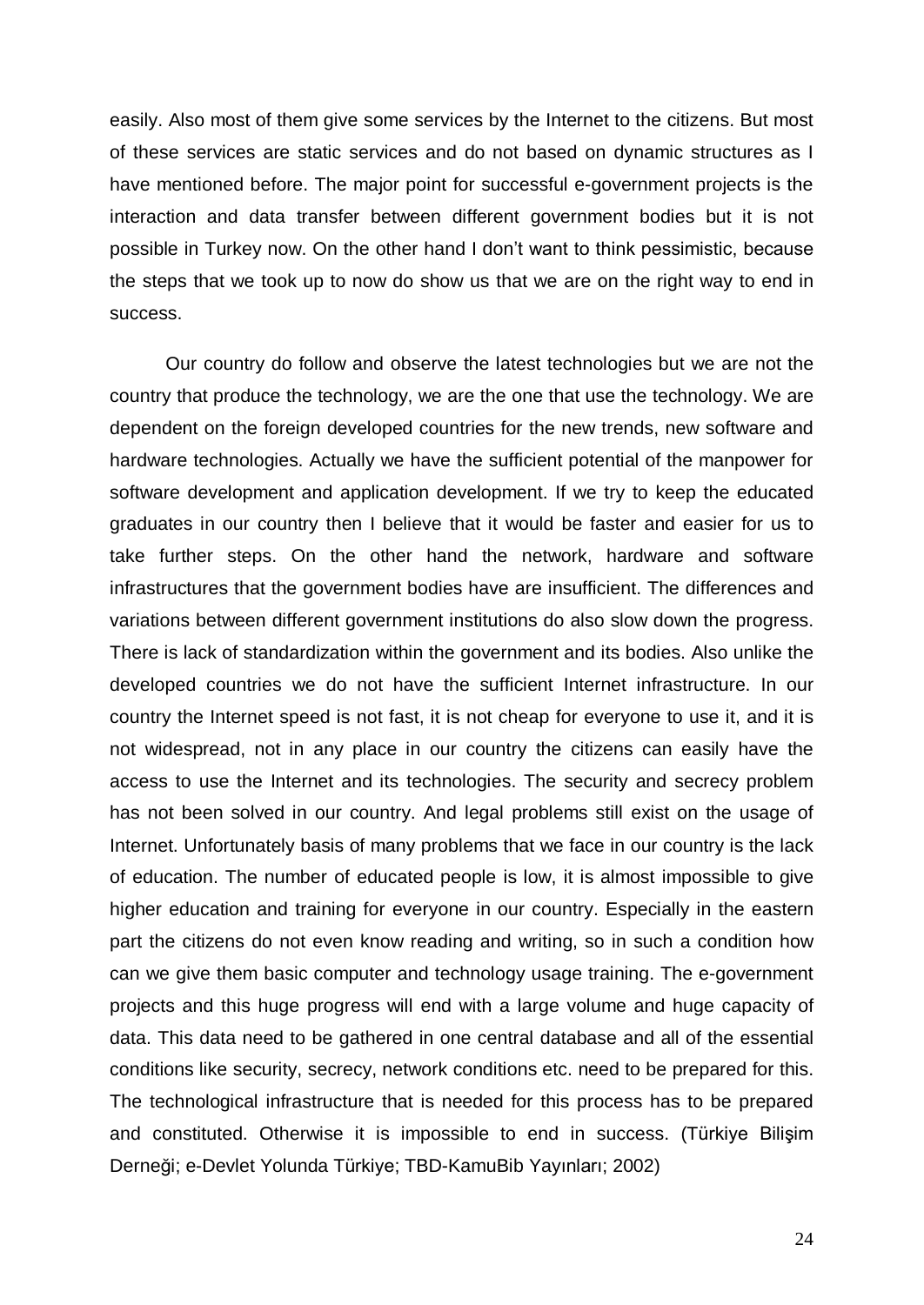#### THE INFRASTRUCTURE OF TURKEY

Standardization and its importance appears when we face with the problem of developing the infrastructure. Standards do keep up with both the technological and human changes. The problems that we may face in the applications may be solved easily with better and strict standards. In e-government applications the software standards and their applications is important. In our country the main problem is on translating the international standards into Turkish. Turkey is not represented and presented actively in International Standard Organizations. In our country also there is no data standards so that different organizations cannot communicate with each other. We do not use system and application development standards and this makes it difficult for us to do the necessary application developments. Since there is lack of standardization in our country then we face serious problems when we try to apply them to different bodies. The sole power of government cannot be used efficiently and it does not give the last decision on its bodies so that different bodies do prefer different solutions.

The establishment of IT needs in the organizations, the prior needs and projects, software quality and management plans and standards, project plans and project managements, the preparation of contracts, system analysis, models and methodologies, test models, user interfaces etc. are some other problems that the organizations face with while developing e-government projects. Users do not usually enter into this picture and do not assist into the projects directly and they do leave to make the choices to the IT personnel. On the other hand the IT personnel face with some problems and they do not determine and designate the needs of the e government projects efficiently. Analyzing the needs and the expected results of the projects at the beginning is an important and it may be considered as the most critical issue in IT projects. If this analysis is not done correctly then at the end the projects will extend or even they may fail. The project plans and the usage of methodologies and standards is important for the success of a project. But unfortunately in our country we observe lack of such usage in projects.

In governmental purchases and procurements we observe the "Public Procurement Law" and the factor of "Public Procurement Authority" in our country. Within the tendering procedures the list of specifications, tendering documents etc.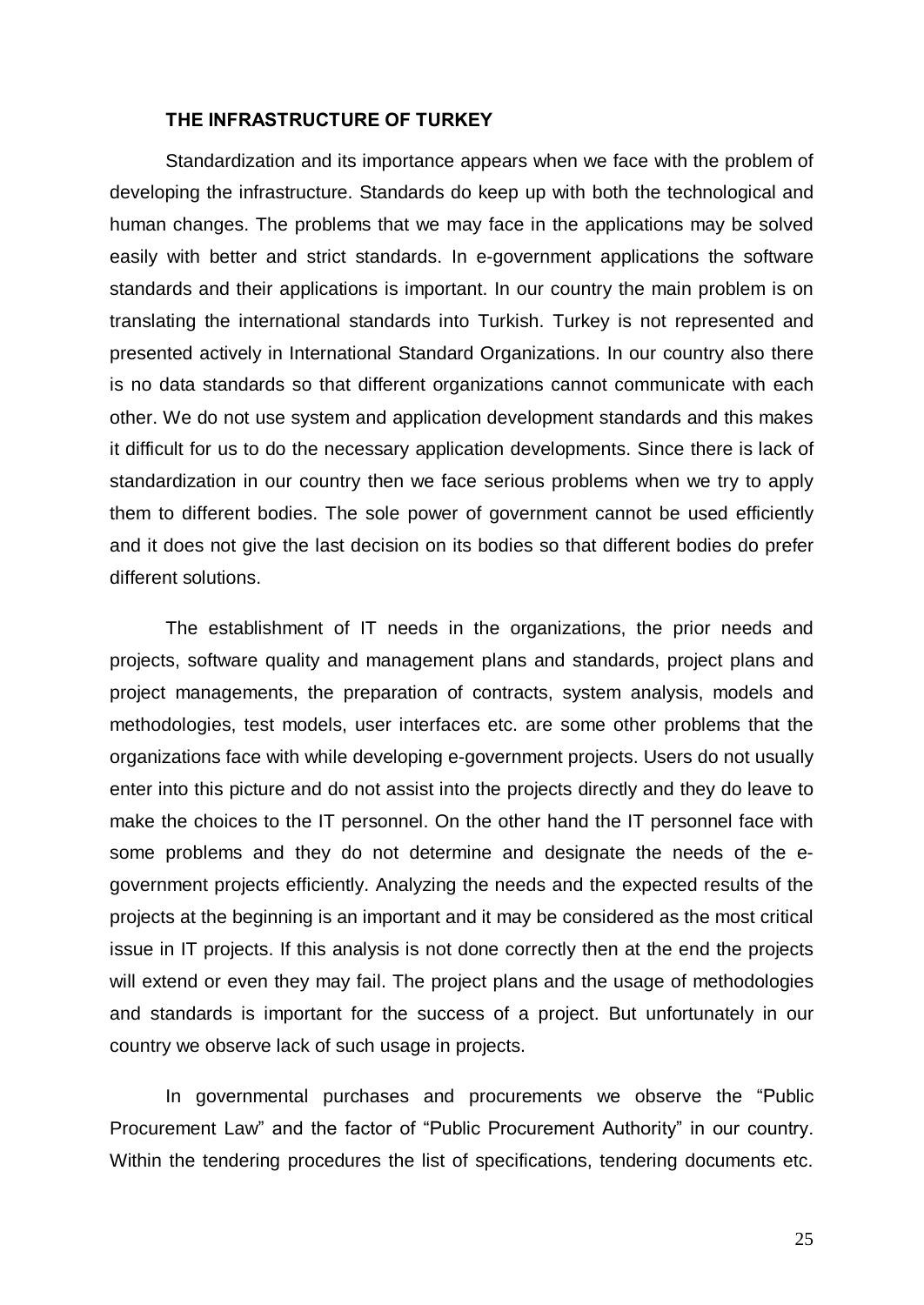are prepared by the procurement and IT departments for IT purchases. For 90% of the time the employees working for this issue do get assistance from the Internet, for 80% of the time they do get assistance from the private companies and for only 35% of the time they use the International standards. Since this business is on the shoulders of a group of people for each organization we cannot think and observe that these individuals do always have the same level of knowledge and expertise on the issues. Only in a few projects the experts and advisors help the IT departments and in most of them the advisors and the IT people do disagree on the issues. Most of the time the projects delay and in some of them they fail. A better and higher qualified project plans should be made and they should not be load onto the shoulders of a group of people, and it should not be human-dependent. (Türkiye Bilişim Derneği; e-Devlet Yolunda Türkiye; TBD-KamuBib Yayınları; 2002)

#### THE IT VISION AND THE ADMINISTRATION IN TURKEY

According to the researches made by the SIS and Informatics Association of Turkey in the year 2000 the directors of the organizations are aware of the IT ad the new technologies. They believe that these new technologies give acceleration to their way of doing business. Most of the administration authorities (55%) would desire to take trainings and courses on new technologies and on IT. But they face with the problem of time management and they say that they would only take such trainings and courses if they have enough time for them. However the budget levels for education and trainings are low in the organizations. When there is need of saving first of all the education budget is the item that will diminish. Also there is lack of analysis for the return on the IT investments. 81% of the administrators admitted that they do not make such an analysis. Some of the administrators claimed that IT investments are believed as services so that there is no need to make an analysis on its returns. In the previous chapters I have mentioned the importance of education especially in the government organizations for the personnel. But such as system is available only in a small percentage of the institutions.

To sum up the administrators and the managers do not use the advantages of computer support in decision-making processes. They do not use computer technologies to reach data. The administration is not based on computer and educational support. This results in a large number of errors and problems in to make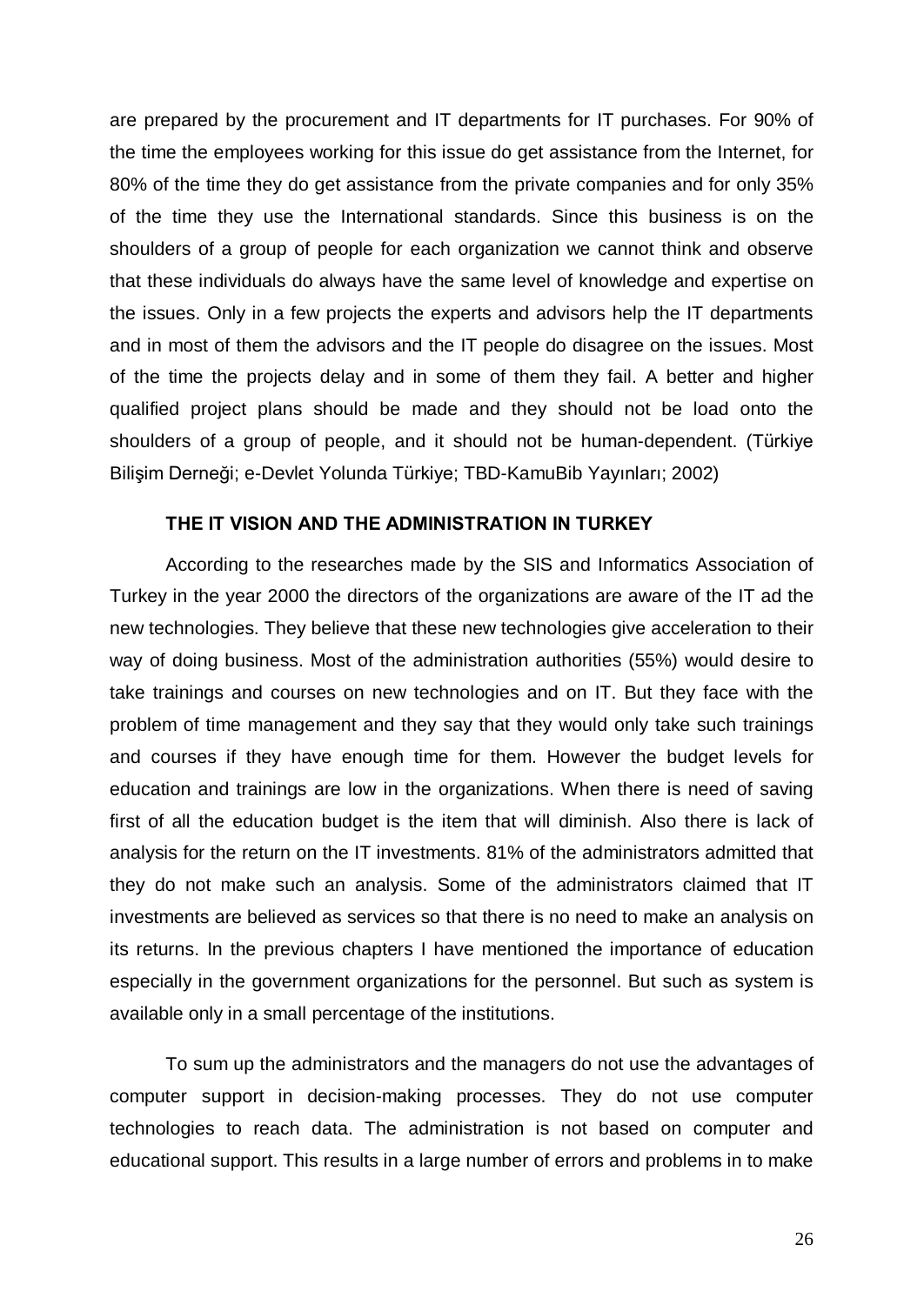faster and efficient choices. (Türkiye Bilişim Derneği; e-Devlet Yolunda Türkiye; TBD-KamuBib Yayınları; 2002)

# THE ROLE OF CIVIL SOCIETY ORGANIZATIONS IN E-GOVERNMENT APPLICATIONS

Turkey has first met with computers in 1968. After that time many things have changed and developed in our country. The developments and changes in network, software, hardware and communication technologies changed the line of business and the way we do our business. Also since 1995 the Internet has entered into our lives. The people have got closer to each other, it became easier to reach and gather information and the world economy has become more global. The technologies and trends in the computer sciences and in the Information Technologies have been changing fast and our country also needs to face with these changes. Turkey has to keep up with this dynamism so that it has to renew its laws, procedures, bodies, regulations, technological infrastructure, culture etc. There has to be an important change in our way of doing business. The legal, institutional and political processes in our country have to be reanalyzed and reformed. The public authorities have to be more transparent and trustful for the citizens. The technological benefits and uses need to be used more efficiently for to reach a new body and successful e government projects. The information, service and property trade and relations between the government and its citizens would be faster and efficient. And at the end the citizens would be pleased on these services and the government would win the confidence of its citizens.

For E-Europe and E-Government progress the role of Civil Society Institutions is high. The number of CSI's on the theme of IT is increasing. Not only the voluntary organizations, but also the university organizations and the private sector support is useful for the changes and the developments that we face in our country. These organizations mainly aim:

- To transform our society into an information based IT society
- To make the IT culture become widespread in the society, and to increase the usage of computer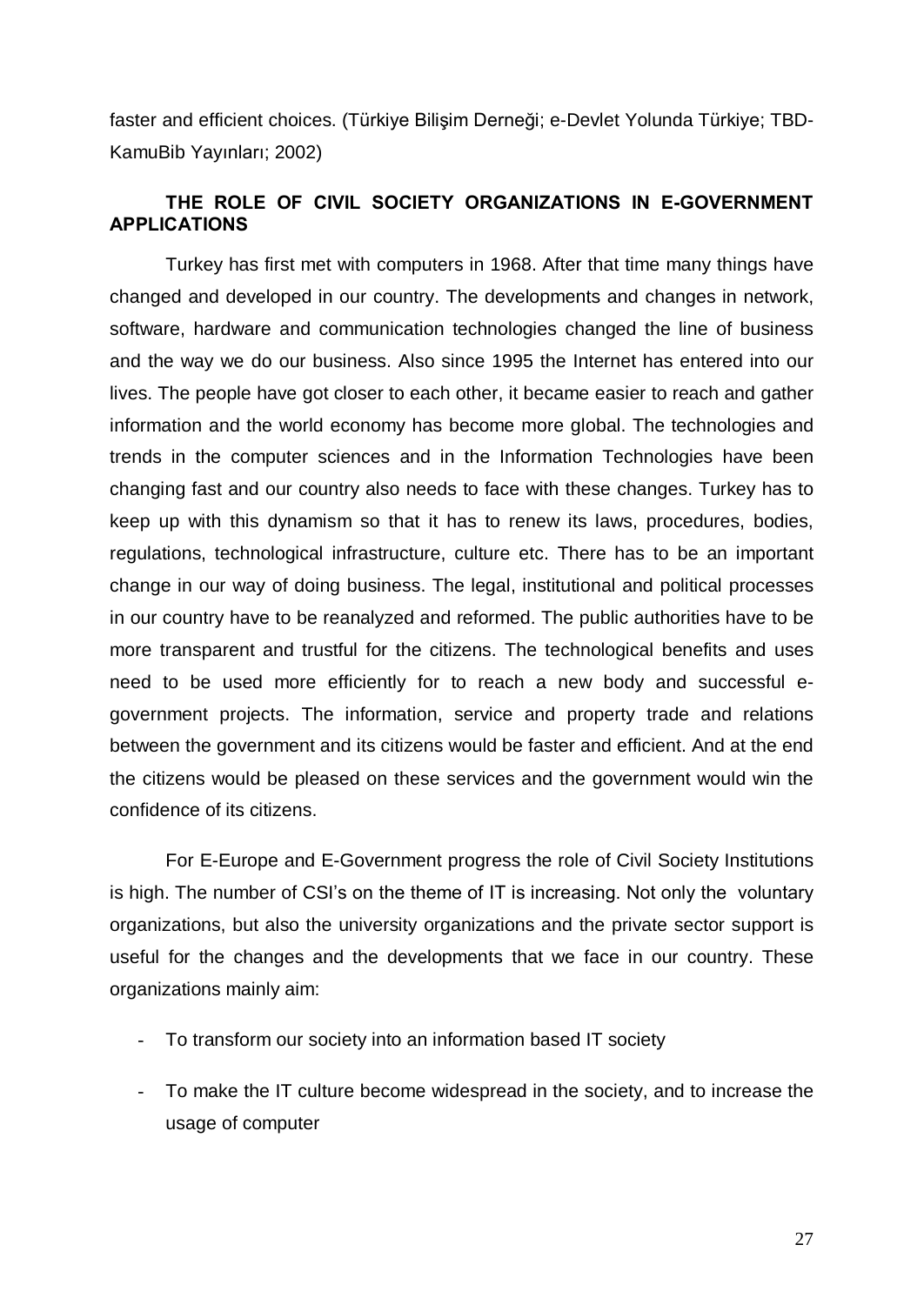- To constitute the necessary infrastructure for the free flow and share of the information
- To increase the usage of Internet
- To analyze the problems and to give solutions for these problems
- To help the individuals to reach the information easily for better, faster, efficient and correct solutions
- For technological development they try to increase the rate of investment in technology for its usage through the country
- To cooperate with the other organizations for IT purposes
- To create solutions for the problems that the IT departments in the public sector face with
- To inform the citizens and the public about the IT market
- To help in the constitution of an Internet law, regulations and procedures and to make it in relation with the international laws and regulations.
- To arrange educational programs and trainings on the Information Technologies.

### E-GOVERNMENT PROJECTS IN TURKEY

In this section I would like to mention some successful e-government projects form Turkey.

### Ministry of International Affairs

A very well known success story is the MERNIS, population and citizenship services. In this service there is a huge database foe all the citizens in the country and all the individuals are given one specific identity numbers and kept in the database according to these numbers. This project is very helpful for the taxation office for the control of the individuals, and also for the security and police services the control of the criminals and the comparison of the incidents become easier, faster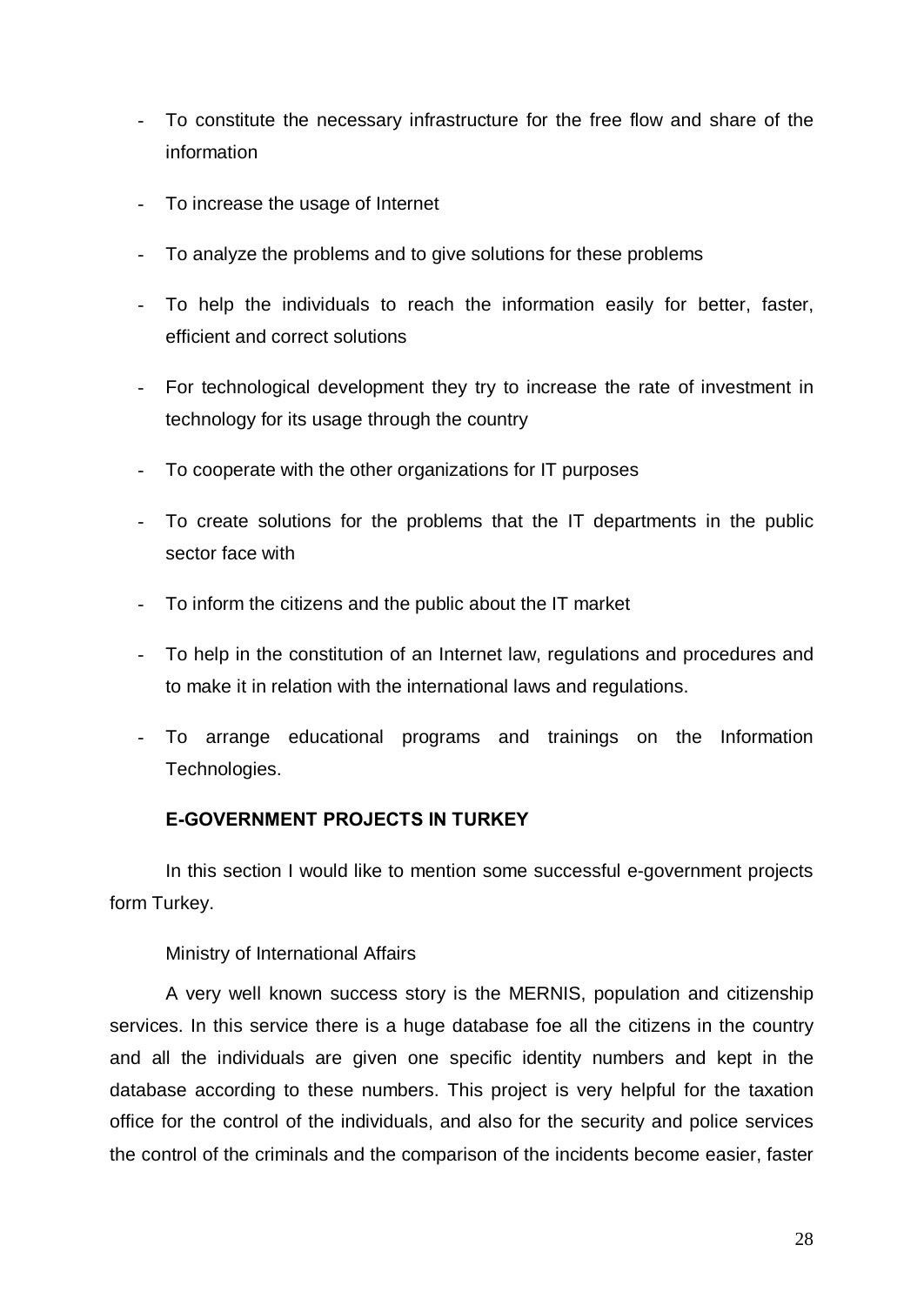and more efficient. Also for military services the control of the deserters becomes easier, the guys reaching the age for their military services will be kept in one database and the control of them becomes more efficient. From the point of view of health services each individual in the country will have one specific health folder in the database and it can be reachable from all other institutions, so that in case of emergency according to the identity number the information about the health problems of a given individual can be gained from everywhere. Also from this database all the statistical information about the educational background of the people can be gained and the future plans and policies about the educational developments can be more helpful and efficient. More than that in case of judiciary systems and in laws the identity establishment will be faster and the judgment process will be shorter. But as we can all see that many of these aims and projects cannot be put into practice, because the e-government projects cannot be built only in one institution. For better and high-efficient services all the public and private institutions need to work in the same direction and has to be controlled from a specific central management point. They need to be in contact and in connection all the time and the flow of information within them have to be developed perfectly.

#### [www.nvi.gov.tr](http://www.nvi.gov.tr)

#### Ministry of Finance

Also in this part I would like to mention some other projects in general, and also I will mention the aims and plans about these projects. In the ministry of finance about the finance and accounting application a web based automation project has developed and by this service the governmental and public accountings are kept daily and in a more safe way.

#### [www.muhasebat.gov.tr](http://www.muhasebat.gov.tr)

#### Istanbul Water and Sewerage System

Another project comes from Istanbul water and sewerage system. For better and high-qualified customer services, online payments and control of the bills by the individuals they built a web-based system. With e-membership forms citizens can make their payments, complaints, solution developments online. They can also get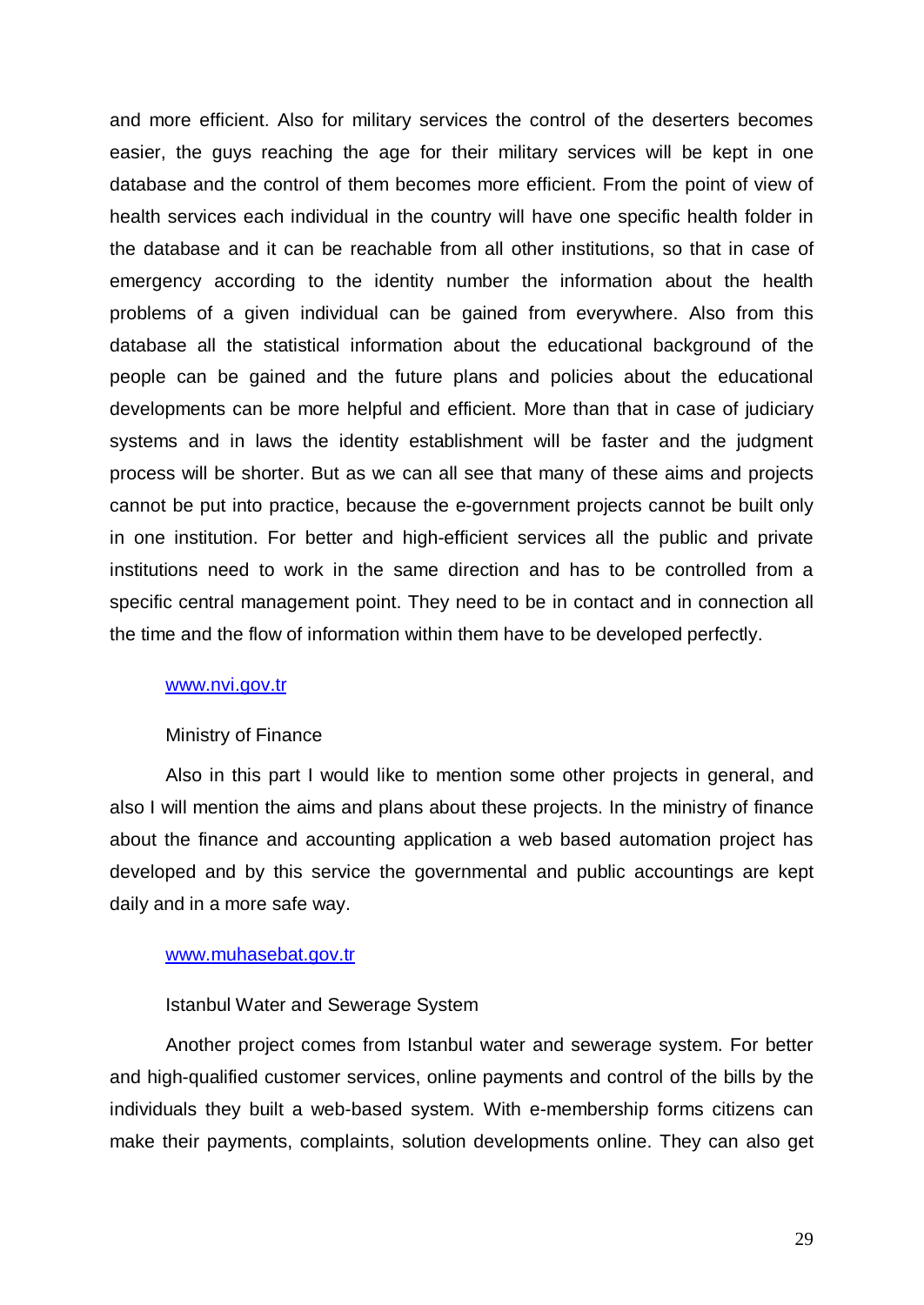online information about their receipts and they can get information about the institution's other services.

#### [www.iski.gov.tr](http://www.iski.gov.tr)

The Association of Natural Disaster and Insurance

In the project developed by the Association of Natural Disaster and Insurance, online information services and insurance services were built. Also the private insurance companies can keep and offer their policies online, so that a bridge between the public sector and private sector is built.

#### [www.dask.gov.tr](http://www.dask.gov.tr)

The Customs Undersecretary in Turkey

The Customs Undersecretary in Turkey built an e-customs service aiming to pass through all customs services online. Today many customs services are done with this site. A more efficient and faster analysis about the imports, exports, transits and smuggling problems can be done. Also they improved the project further and developed a customs datawarehouse, which is the first public datawarehouse project in Turkey.

#### [www.gumruk.gov.tr](http://www.gumruk.gov.tr)

#### Ankara Electricity, Gas, Bus and Railway System

Another project comes from Ankara EGO. This institution serves for bus, gas, electricity and railway systems in Ankara. They started to use a new system for more efficient, helpful and modern services for the individuals in the city.

#### [www.ego.gov.tr](http://www.ego.gov.tr)

#### Ministry of National Education

Ministry gives online services to the central educational units and to the provinces. Also for the students, teachers, administrators and parents the ministry plans to develop online educational services.

#### [www.meb.gov.tr](http://www.meb.gov.tr)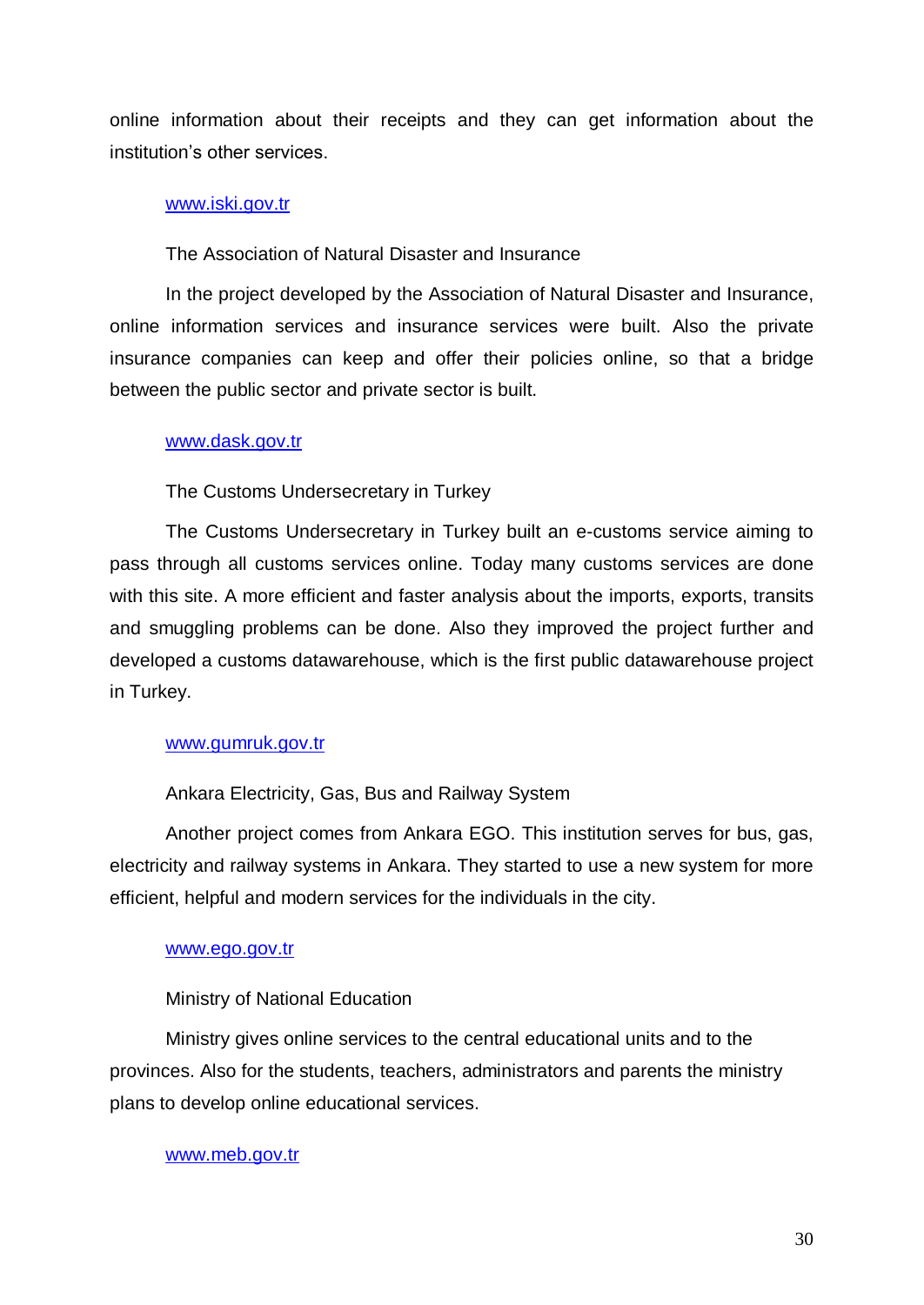## Ministry of Health

There exist a pilot project about the information exchange between the village clinic and hospitals based on a telematic network system.

## [www.saglik.gov.tr](http://www.saglik.gov.tr)

## Ministry of Justice

Cross examination results on the judicial dossier of the citizens can be made by the Statistical Departments and by the Ministry of Justice.

## [www.adalet.gov.tr](http://www.adalet.gov.tr)

# Central Bank of The Republic of Turkey

There exists an electronic data transmission service for the banking sector to get detailed analysis on the rates of exchange, electronic fund transfer, periodic reports and bulletins.

## [www.tcmb.gov.tr](http://www.tcmb.gov.tr)

# General Directorate of Rural Services

General Directorate of Rural Services has Rural and Agricultural Database and Detailed Soil Database for Turkey, so that it can serve for internet and intranet users for detailed analysis.

# [www.khgm.gov.tr](http://www.khgm.gov.tr)

# Capital Markets Board of Turkey

The members of stock exchange can gather orders online. Also the market information arising from the changes in the stock exchange are kept in a database and detailed analysis on this database can be made by the specialists.

### [www.spk.gov.tr](http://www.spk.gov.tr)

Association of the Social Insurance

The payment cross examinations for the retired personnel can be made online.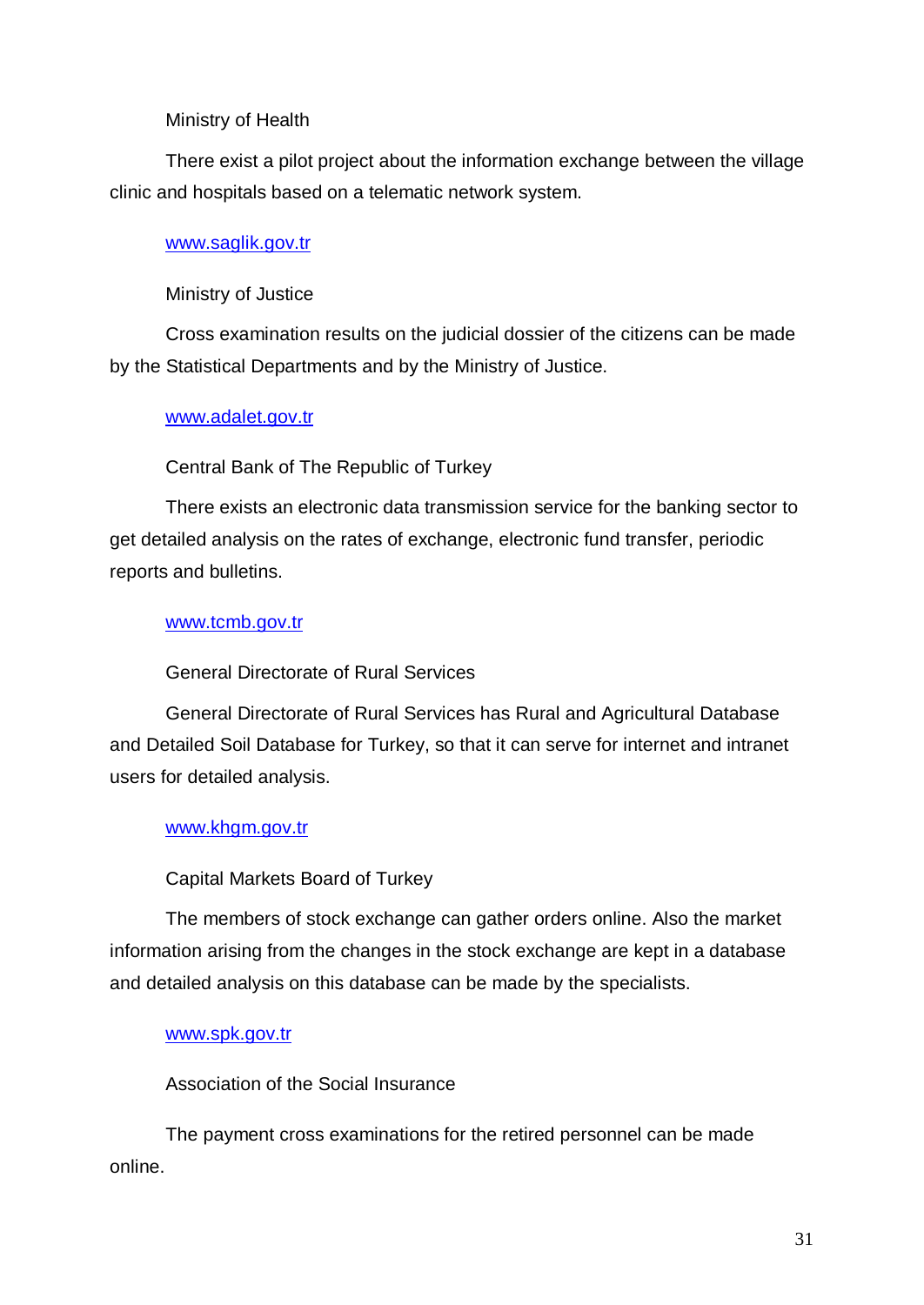#### [www.ssk.gov.tr](http://www.ssk.gov.tr)

#### General Directorate of Revenues

The directorate serves both in English and in Turkish in its web site. In this site the institution serves for the vehicles registered in 17 taxation departments. Identity information about the vehicles, taxation amounts for the motorized vehicles, debt information about the traffic penalties etc. can be gained from this site. More than that the identity number information about the taxation of the individuals can be taken from this site.

#### [www.gelirler.gov.tr](http://www.gelirler.gov.tr)

#### State Supply Office

Electronic Sales Project has opened on Internet, sales procedures can be done by online catalogs. In this electronic sales site a continuous and effective advertisement of the office can be made and adjucations and yearly provision plans are announced.

#### [www.dmo.gov.tr](http://www.dmo.gov.tr)

#### **CONCLUSION**

At the age of technology it is not logical to stay away from the new technologies and new dynamics. No one and no country can compete in the global market without accepting and using the new trends. The effects that influence the way and quality of living resulted in compulsory changes. The communities that do not protect and care their own benefits and interests will disappear in the cycle. So in the age of technology, information and communication our country should use the computer sciences and information technologies efficiently and we should gain the highest amount of profit and benefit from these technologies.

Also it should not be forgotten that yet there is not a silver bullet to derive the changes in the way the services are delivered. Many different technologies are being combined. For e-government success some prototypes and strategies should not be forgotten. (Hoenig; Beyond E-Government; Business Source Premier; 2001)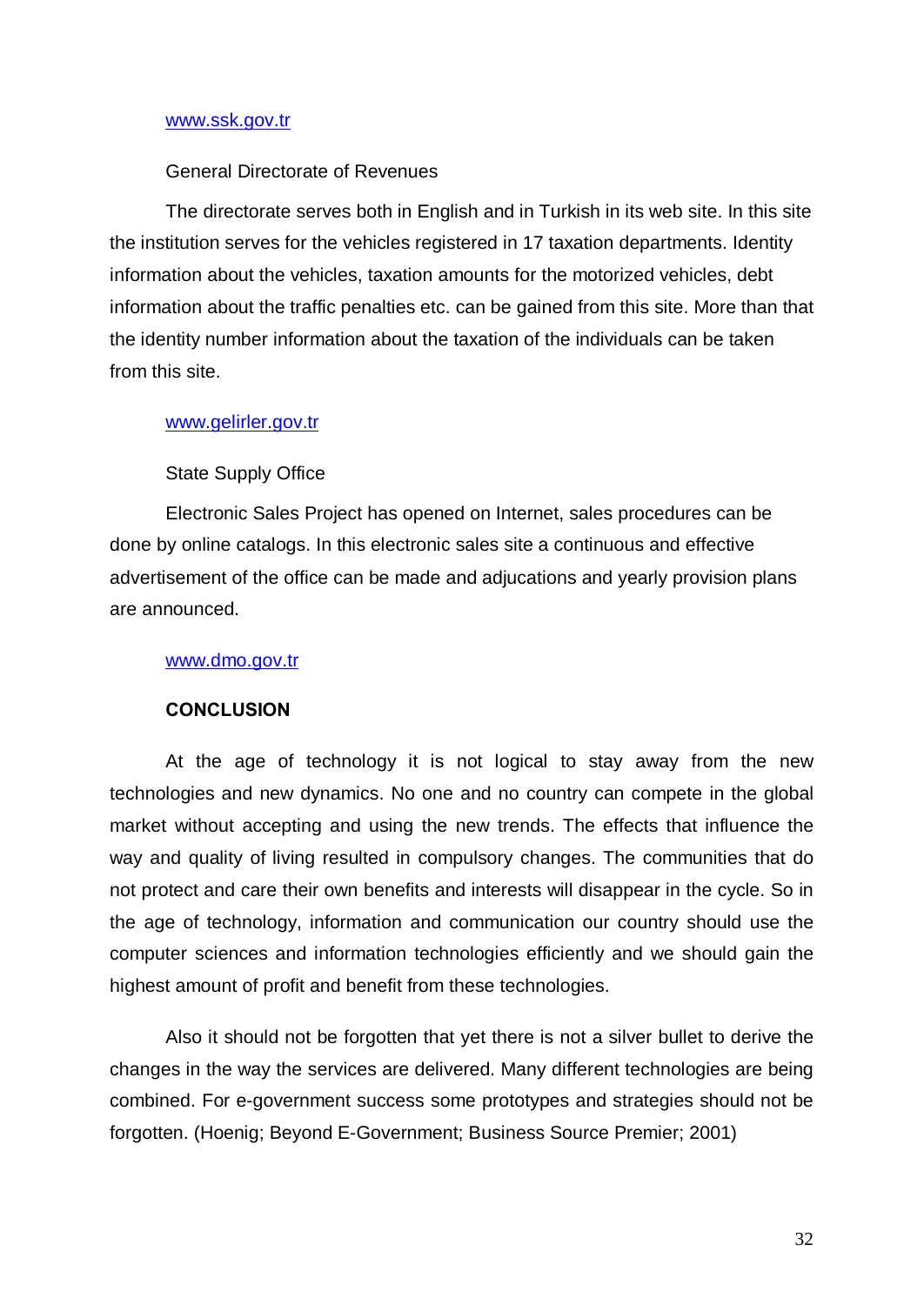Understanding and learning. Computer systems are comprehending more of what humans do and say on their own. Technologies range from natural language processing that allows understanding of human speech and writing, to automated learning that allows smarter systems.

Smart searching and solving. Building on search engines a new wave of context, decision and service engines will take what a human is looking for, help in a decision, or assist in solving a problem.

Next generation data and knowledge management. Data mining, business intelligence and knowledge management tools make larger volumes of data available for new search and problem solving engines in a way that helps reduce overload. More and more information is produced, stored and distributed.

Packaged expertise and interaction. There are new, efficient ways to engineer human expertise into intelligent online assistants and make their interactions with users nearly human in quality: preference-engineering, advisory services, and sophisticated design and implementation of human-computer interactions.

Secure, modular Web based systems and services. Web security has a long way to go, but everyone is aware of the fact that with more security levels, it will be more possible to provide complete solution-based services by offering the electronic signatures, data integrity and security required.

Collaboration and communication. Collaboration tools and knowledge hubs will allow larger groups of people spread across different locations, levels of government, industries and specialties to work together to solve a problem or to serve someone. It is only a matter of time before someone creates the unique blend that pulls all these evolving tools together in packaged, marketable fashion. (Hoenig; Beyond E- Government; Business Source Premier; 2001)

Throughout this study I have mentioned that the digital guides and new technologies will add new value, new costs, and new types of relationships. There are also intangible benefits of these new technologies and new dynamics. With new information systems and information technologies the way of doing business for people and the economical structure of the world economy has faced with great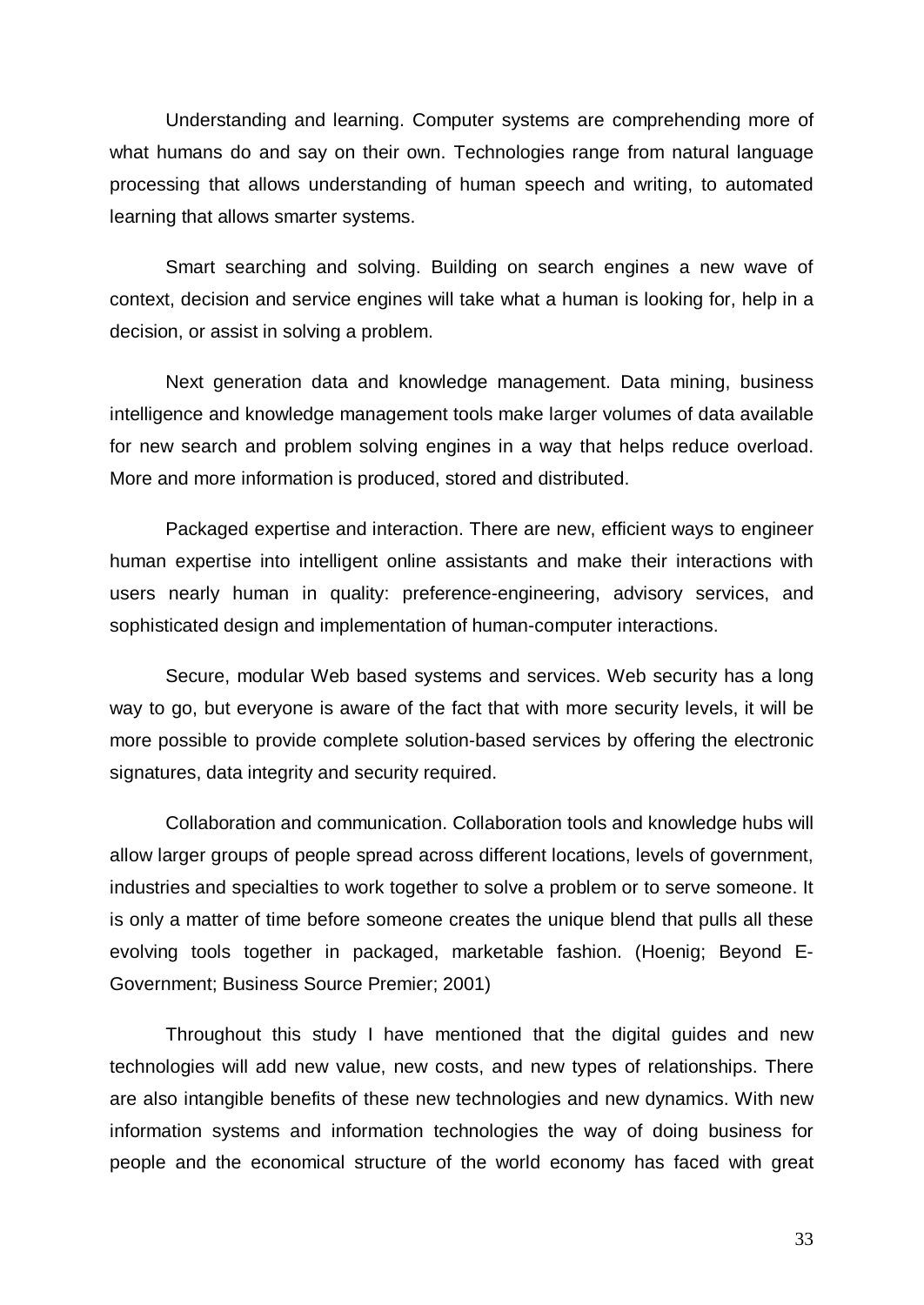changes. And with the latest technologies and new world dynamics in a more competitive market further and more effective solutions and applications enter into our lives. E-government projects are one of the best-known studies with as a result of these new dynamics.

Better and more efficient services will be improved by the government institutions, and citizens use these technologies and services. The productivity of people and information technology increases. Creating these new generation of solution based services will require larger investments. However the nature of these services will also change the nature of the investments. The costs for these systems are high, because it is not only the cost of buying and building up such systems but also it is the cost of keeping them operating effectively. Also as I have mentioned in the previous pages the political and personal barriers will usually appear in e government projects. They are mainly observed from the public sector adoption to the new dynamics. The existing organizations refuse to these radical changes. They are also afraid of the data security and privacy. The more transparent, integrated, accountable and higher-performed solution types are preferred by the citizens but it is not so easy to develop such solutions and make the public sector accept these changes easily. New boundaries and new barriers are developed in these new systems and e-governance structure is created within these boundaries. On the other hand it should not be forgotten that even these are important changes in way of doing business and in citizens way of living, so things within these dynamics do not change, actually they never change. The core of government's democratic process and organizational structures will not change rapidly. And also its decision making process cannot be easily changes. They are replaced by a layer of solution based services and digital guides, but their original basis do not change.

For e-government success it is important to define the needs and the expected solutions clearly before starting the projects. The expected needs, solutions, and expectations that are made by both the public and private sector and by the citizens should be analyzed. The infrastructure and the capacity of the country should be clearly observed and for more efficient and faster solutions all of the dynamics that enter into these projects directly or indirectly should be taken into consideration. The current level of service given by the public sector has to be well-defined. Since it should be replaced by a new system its offerings have to be correctly and clearly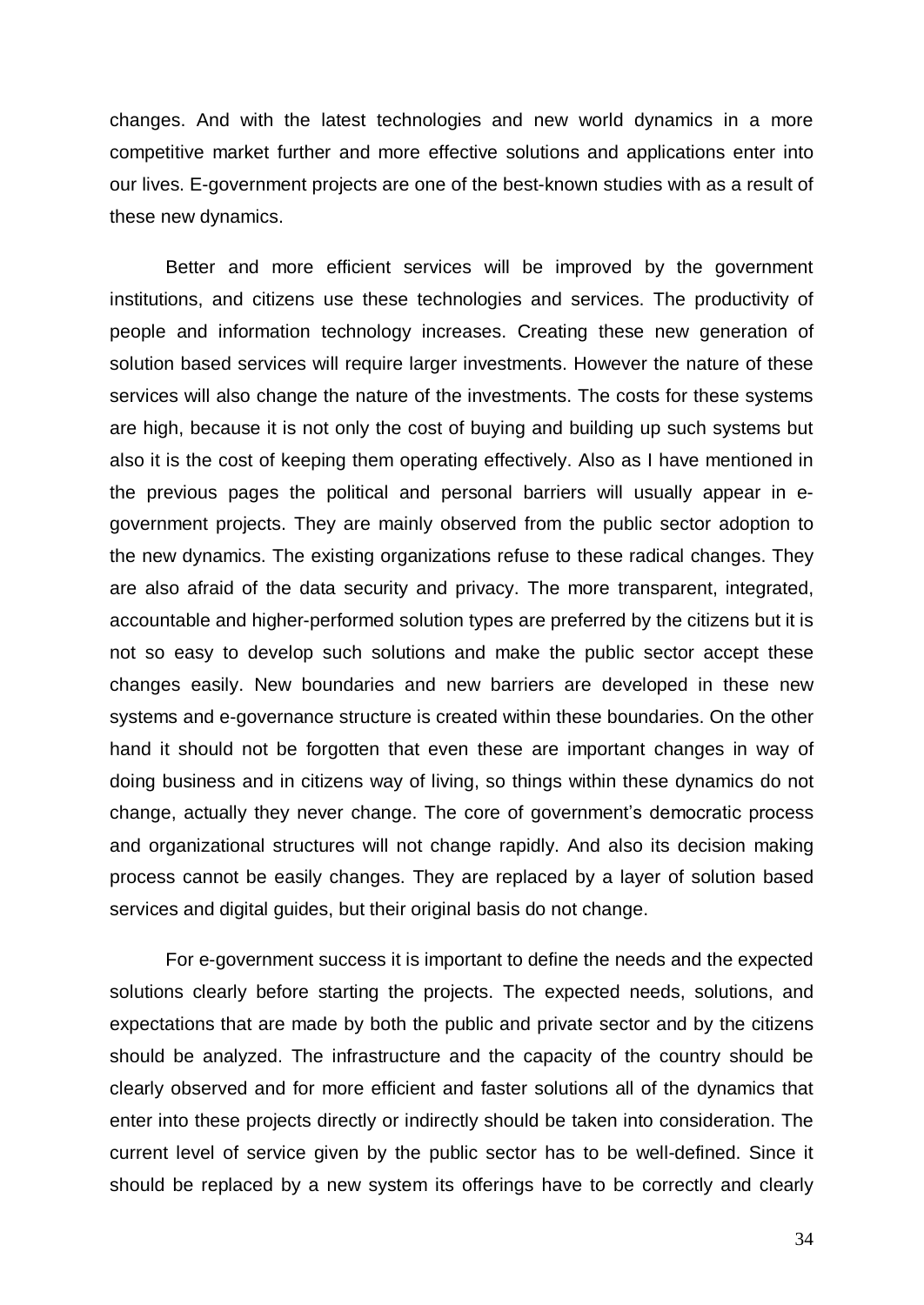discussed. The capability of the country have to be taken into consideration. It is impossible for two different countries reaching the success by doing the same way of business. There are different strengths and weaknesses for different countries. And both by building the right alliances and by adopting its components to the new changes the weaknesses of the country may be minimized. The alliances for such a project may be businesses, agencies, non-profit organizations etc. These may offer expertise, infrastructure, technology and information. And also such changes affect the citizens most. The private sector, the public sector changes, higher level of rivalry exists, higher investment levels are observed, and even the definition of success and failure changes. So for different sectors the adoption of the individuals to the new dynamics is an essential issue.

Unfortunately it should be well known that solutions based e-services and digital guides have entered into our lives fast and they are gaining more power as time passes. They also have big impact on government. It is now important that how well the government executives step up to this challenge. It is actually the basis that will shape the new economy. For an increase in the change of success and for a decrease in the reduction for the risk of failure can be ended with better and efficient strategies.

In this study I have also mentioned the e-government studies in our country. In Turkey there is a wide structure for e-government applications and projects in different government institutions and bodies. For such a serious and huge progress and for its continuity a well and strategically planned and institutionally designed strategies have to be used. Its budget will also be much. The Internet bandwidth I mean the technical infrastructure of our country is an important factor for success. Also the legal infrastructure, legal arrangements, regulations, rules have to be standardized and the global standards have to me implemented into our legal bodies. Since the e-government applications will bring us the structure of e-trade and e business progress the difficulties and the handicaps that anyone and any user can face during these processes have to be predefined and solved. The level of knowledge and skills of the government bodies have to be increased, the importance of education and human resources planning are observed in this process. The EU funded and academic projects are frequently observed in e-government progress. So the universities and technology centers have to be supported. Within each and every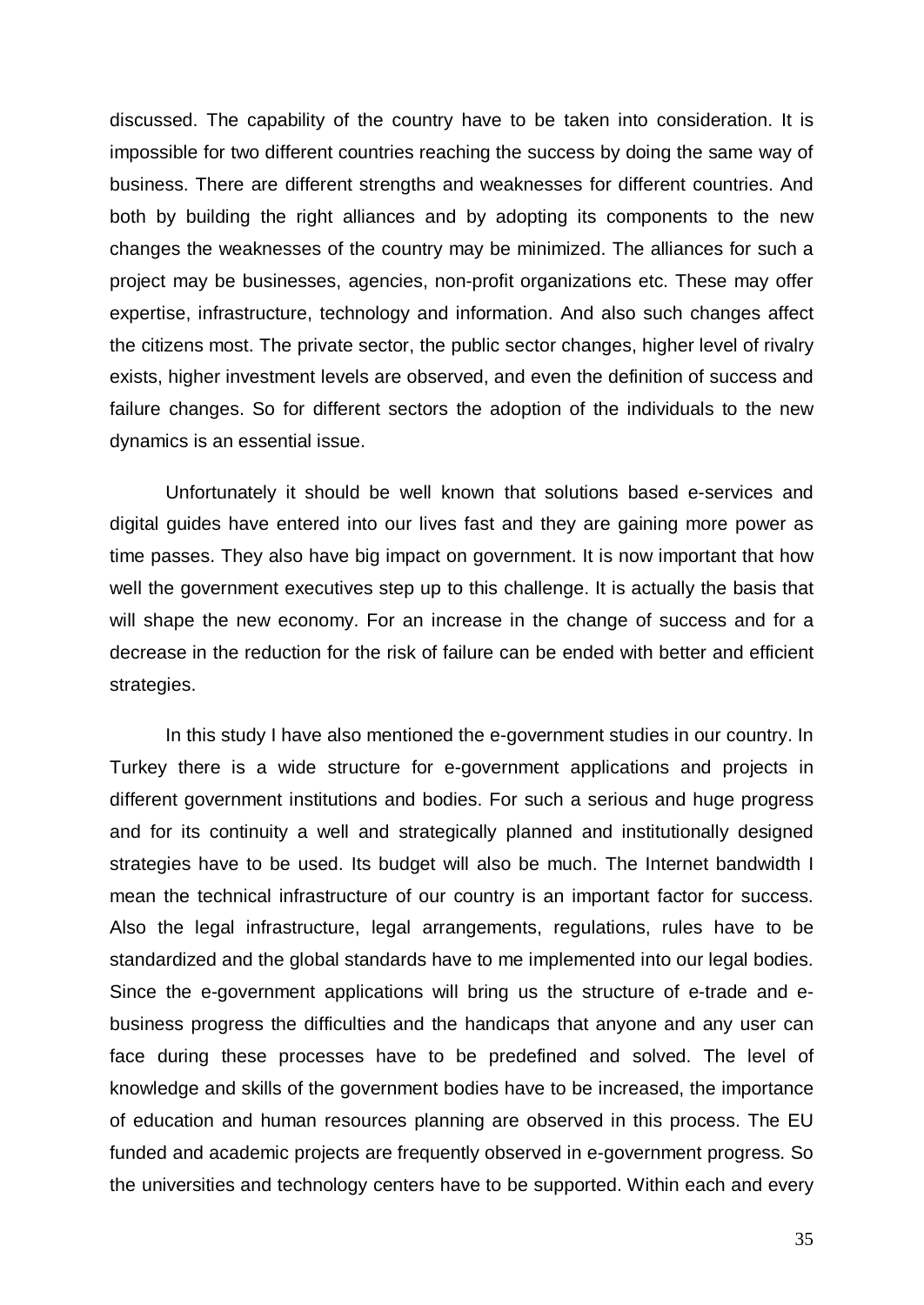governmental bodies there has to be an isolated group that is responsible from e government projects. These groups have to analyze similar projects and success stories throughout the world and make efficient plans for the institutions.

To sum up it is claimed that the targeted online government services throughout the world are aimed for better implemented and managed public needs for being effective in facilitating government-to-citizens transactions. (G2C). With egovernment the way that the citizens and the public communicate changes and the economies of the countries will be more globalized. Not only the public sector, but also the private sector, citizens and the civil society institutions will be affected by these changes. Actually it cannot be claimed that a country may stay non-reacting near these important and serious strategic changes.